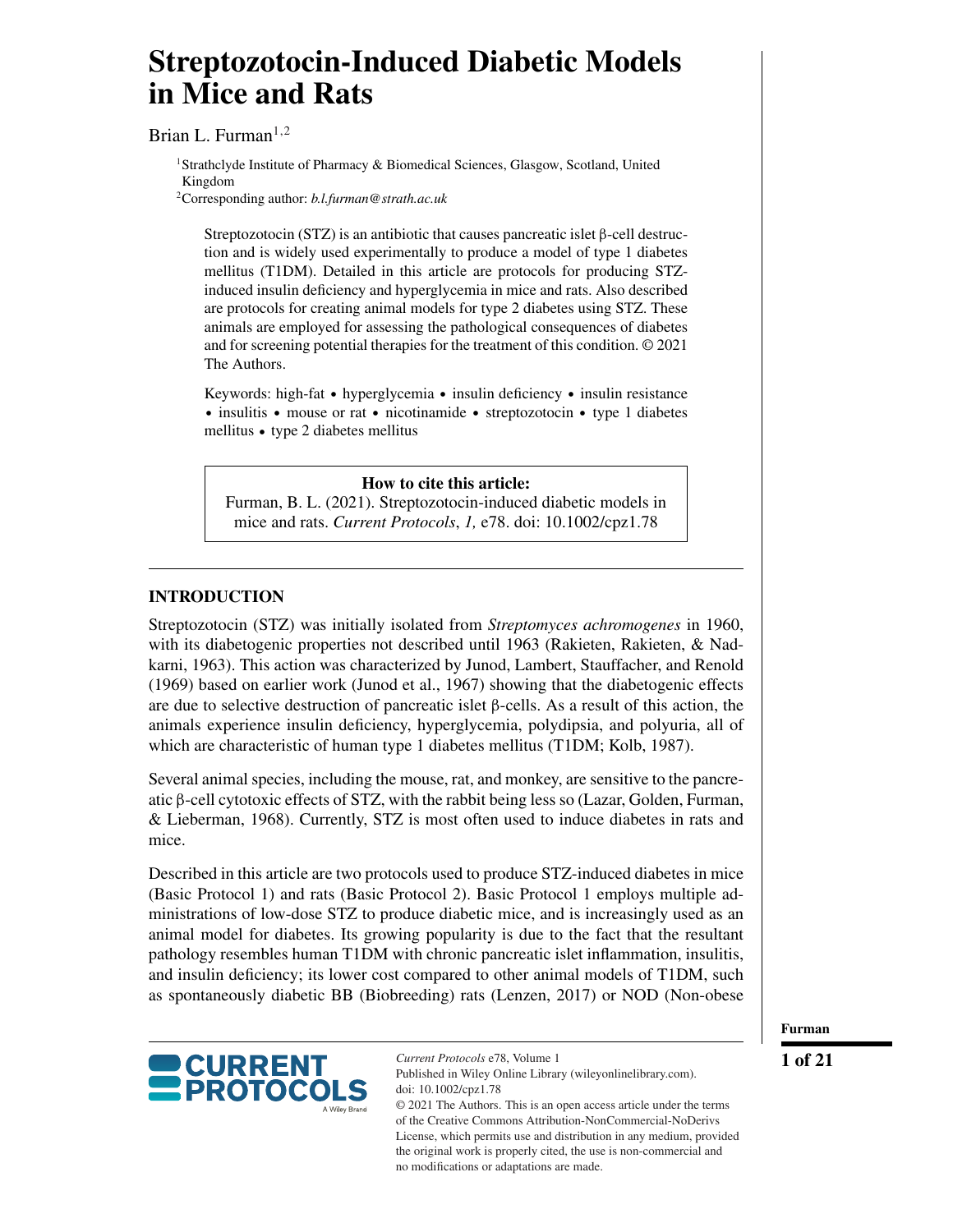Diabetic) mice (Pearson, Wong, & Wen, 2016), is also an attraction. The procedure described in Basic Protocol 2 is used in rats to induce diabetes with STZ.

Although these models are valuable for evaluating treatments for T1DM, the majority of diabetic patients (∼90%) suffer from type 2 diabetes (T2D). The global prevalence of diabetes is predicted to be 9% by 2030 (Wou, Unwin, Huang, & Roglic, 2019), with a predicted world population of 8.5 billion, which would suggest around 690 million people with T2 diabetes. These people show an increased mortality compared with non-diabetic populations, for example, a 28% increase in mortality from coronary heart disease (de Souza et al., 2015). Two potentially useful STZ models of T2D are being developed, both of which are included in this article. The first (Basic Protocol 3) entails concurrent administration of nicotinamide to partially protect the β-cells against STZ (Masiello et al., 1998). This model is based on the work of Junod et al. (1969), who investigated the earlier finding of Schein, Cooney, and Vernon (1967) that nicotinamide protects against the diabetogenic effect of STZ. This compound combination produces a model of insulin-deficient, but not insulin-resistant, T2D. It is characterized by stable, moderate hyperglycemia associated with an approximately 60% loss of  $\beta$ -cell function (Ghasemi, Khalifi, & Jedi, 2014; Masiello et al., 1998). However, as most patients with T2D display insulin resistance in addition to impaired insulin secretion, another model (Basic Protocol 4) has been developed to more accurately mimic the human condition. In this case, the animals are exposed to a high-fat diet to produce insulin resistance, followed by administration of a moderate dose of STZ to reduce β-cell capacity (Reed et al., 2000). The result is hyperglycemia, associated with hyperinsulinemia and insulin resistance (Chao et al., 2018).

*NOTE*: All experimental protocols using live animals must first be reviewed and approved by an Institutional Animal Care and Use Committee (IACUC) and must comply with the guidelines as established by the IACUC regarding the care and use of laboratory animals in scientific experiments. They must also comply with governmental legislation, such as the UK Animals (Scientific Procedures) Act, 1986, as amended in 2012 (*[https://www.gov.uk/ government/ uploads/ system/ uploads/](https://www.gov.uk/government/uploads/system/uploads/attachment_data/file/308593/ConsolidatedASPA1Jan2013.pdf) [attachment\\_data/ file/ 308593/ConsolidatedASPA1Jan2013.pdf](https://www.gov.uk/government/uploads/system/uploads/attachment_data/file/308593/ConsolidatedASPA1Jan2013.pdf)*). The care of diabetic animals must take into account the marked glycosuria, polyuria, and polydipsia characteristic of the disease, with due attention given to access to drinking water, as well as to cage hygiene and comfort of the animals.

*CAUTION:* STZ should be handled with care, as it is a know carcinogen.

*BASIC PROTOCOL 1*

# **INDUCTION OF TYPE 1 DIABETES MELLITUS IN MICE USING REPEATED LOW DOSES OF STREPTOZOTOCIN**

Streptozotocin (STZ) is a highly selective pancreatic islet β-cell-cytotoxic agent that is often administered at a single high dose to cause, within 48 hr, complete β-cell necrosis and diabetes (Kolb, 1987; also see Alternate Protocol). However, after administering multiple, low doses of STZ to mice for 5 days, Like and Rossini (1976) noted a delayed onset of hyperglycemia which, for kinetic reasons, could not be due to a direct, rapid, toxic action of the drug. This multiple, low-dose STZ approach only partially damages pancreatic islets, triggering an inflammatory process that causes the further loss of β-cell activity that ultimately results in insulin deficiency and hyperglycemia. This response more closely resembles T1DM in pathogenesis and morphologic changes than the single, high-dose STZ protocol (Kolb, 1987; Kolb-Bachofen, Epstein, Kiesel, & Kolb, 1988; Like & Rossini, 1976; Weide & Lacy, 1991). The multiple, low-dose STZ approach is now widely used to produce an animal model of T1DM (Wu & Huan, 2007).

Using this protocol, diabetes is induced by the administration of multiple, low doses of **Furman** STZ (40 mg/kg, intraperitoneally, i.p.) to mice on 5 consecutive days. The model is used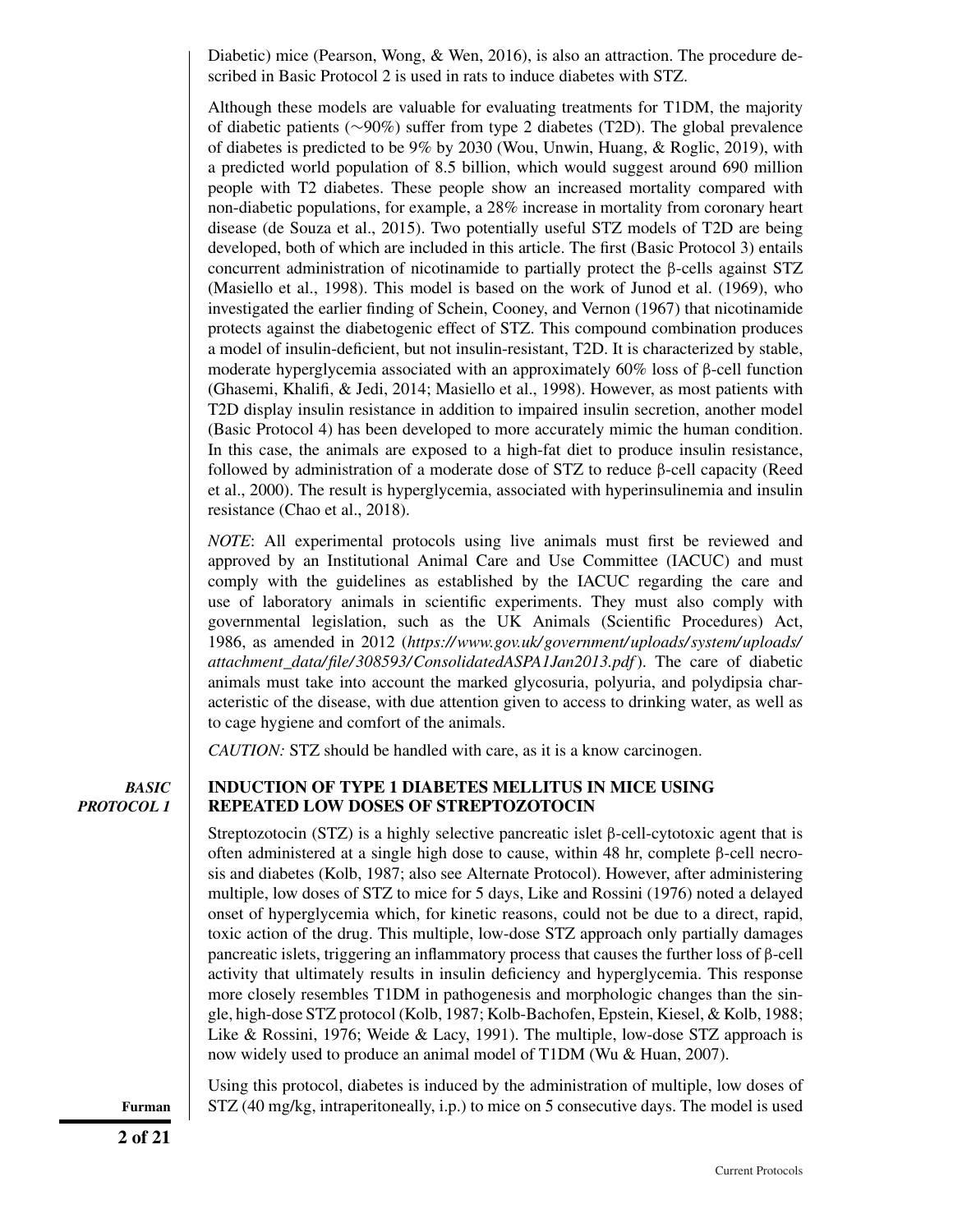for testing the effectiveness of potential antidiabetic agents. Screening assays can entail administration of the test agent prior to and/or following induction of diabetes, depending on study objectives.

# *Materials*

C57BL/6 or CD-1 male mice: ∼25 g, 8 to 12 weeks old (Jackson Laboratory or Taconic); 12 to 20 animals per treatment group are recommended; Balb/cJ mice are resistant to the induction of diabetes using this treatment regimen (see Zunino, Simons, Sambrook, & Gething, 1994).

Standard rodent chow diet (Harlan)

50 mM sodium citrate buffer (enzyme-grade; Fisher), pH 4.5: prepared immediately before use

Streptozotocin (STZ; Sigma)

10% (w/v) sucrose (Sigma): prepared just before use Test compound(s)

Rodent cages Temperature-, humidity-, and light-controlled housing 1.5-ml microcentrifuge tubes Aluminum foil 1-ml syringes 25-G needles One Touch Basic blood glucose monitoring system (Lifescan)

Additional reagents and equipment for injection of mice (see Current Protocols article: Donovan & Brown, 2006a) and blood collection from mice (see Current Protocols article: Donovan & Brown, 2006b)

## *Prepare animals*

1. At least 5 days prior to initiating the experiment, house two to five male mice per cage at  $24^{\circ}$ C  $\pm$  1°C and 55%  $\pm$  5% humidity, with a 12-hr light-dark cycle (light on at 8:00 and off at 20:00). Allow the mice free access to food and water.

*Because female mice are less sensitive to this islet-cell toxin, most STZ-induced diabetic mouse studies are conducted on male animals (Kolb, 1987).*

*While the protocol detailed below is designed to minimize variability, group sizes of 12 to 20 are recommended given the morbidity associated with the STZ treatment.*

2. Weigh all mice accurately to 1 g and randomly divide them into control and experimental groups.

*The number of mice should be equal for each group.*

3. On experimental day 1, 4 hr prior to STZ treatment, remove all food from cages for all groups. Provide water as normal.

# *Treat animals with STZ*

- 4. Weigh 4 mg of STZ into a 1.5-ml microcentrifuge tube and cover the tubes with aluminum foil; use one tube for three mice. Prepare the citrate buffer.
- 5. Immediately prior to injection, dissolve the STZ in 50 mM sodium citrate buffer (pH 4.5) to a final concentration of 4 mg/ml.

*Because STZ degrades within 15 to 20 min after dissolving in the citrate buffer, the STZ solution should be prepared immediately before use and injected within 5 min of dissolution.*

6. Using 1-ml syringes and 25-G needles, inject the STZ solution i.p. (see Current Protocols article: Donovan & Brown, 2006a) at 40 mg/kg (1.0 ml/100 g) in the **Furman**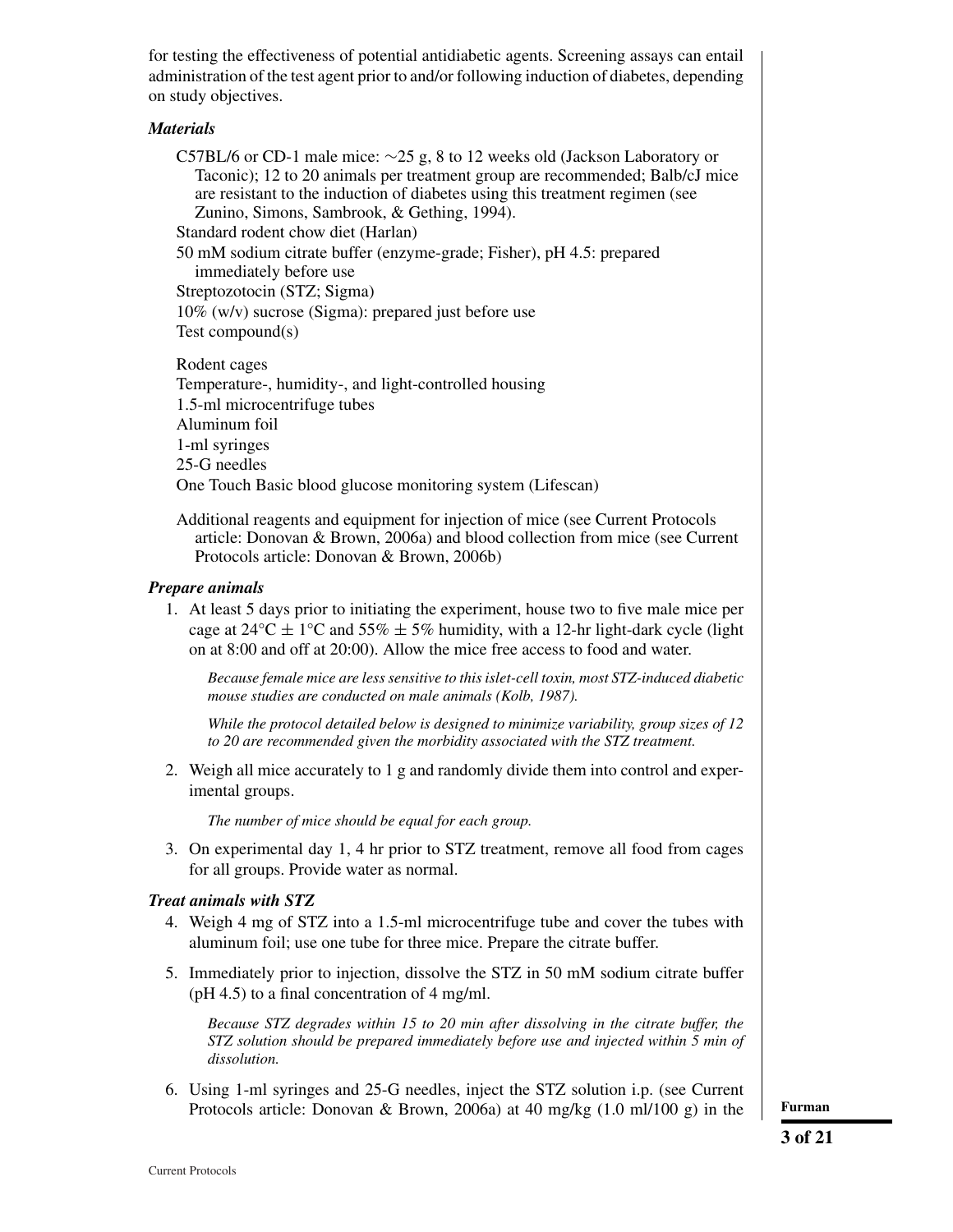experimental group animals. Inject an equal volume of citrate buffer (pH 4.5) i.p. into the control group mice.

*The responses to intravenous (i.v.) and i.p. injections of STZ are equivalent (Like & Rossini, 1976).*

- 7. Return the mice to their home cages. Provide free access to normal food and 10% sucrose water.
- 8. Repeat steps 3 to 7 on days 2 to 5 (the next four consecutive days).
- 9. On experimental day 6, replace the 10% sucrose water with regular water.
- 10a. *For studies involving early-stage T1DM*: On experimental day 14 (9 days after the last STZ injection), fast all mice for 6 hr (e.g., from 7:00-13:00). Analyze blood glucose from a tail-vein blood sample (see Current Protocols article: Donovan & Brown, 2006b) using a One Touch Basic blood glucose monitoring system to ensure hyperglycemia in the STZ-treated subjects.

*If the diabetic animals are for studying early-stage mechanisms of T1DM or for screening compounds for early treatment of diabetes, the animals are considered suitable for study when the blood glucose concentrations of the STZ-injected mice is*  $>150$  mg/dl *(8.3 mmol/L) and/or statistically higher than in the control mice. Step 10b can be omitted if STZ-injected mice meet these criteria prior to experimental day 28.*

*If* <*40% of mice in the STZ-injected group attain a diabetic state by day 14, re-test blood glucose concentrations as in step 10b.*

*As blood glucose concentrations are considered an accurate diagnostic tool for diabetes, there is generally no need to measure blood insulin concentrations.*

10b. *For re-test of animals failing the first test for diabetes and for studies involving later-stage T1DM*: On experimental day 28, fast all mice for 6 hr (e.g., from 7:00-13:00). Quantify blood glucose from a tail-vein blood sample (see Current Protocols article: Donovan & Brown, 2006b) using a One Touch Basic blood glucose monitoring system to confirm STZ injection-induced hyperglycemia.

*Fasting glucose concentrations for mild hyperglycemia should be* >*150 mg/dl (8.3 mmol/L) and/or be significantly higher in the STZ-injected mice as compared to the control mice.*

*Severe diabetes usually develops in* ∼*50% of mice* ∼*3 weeks after STZ injection, with blood glucose concentrations typically in the* >*300 to 600 mg/dl (16.7 to 33.3 mmol/L) range.*

*If* >*60% of STZ-injected mice still fail to exhibit mild hyperglycemia by week 4, a second round of STZ injection should be initiated at week 7 by repeating steps 3 to 8, plus step 10a. For the second round of STZ, there is no need to provide the animals with 10% sucrose water, as the incidence of fatal hypoglycemia is much lower than with the first exposure.*

*A blood glucose concentrations of 18 mg/dl* = *1 mM (Hartnell, Storrie, & Mooradian, 1990).*

- 11a. *To examine a test agent for its ability to correct diabetes or affect hyperglycemia*: Begin treatment with a test hypoglycemic agent once the diabetic state is established as defined in step 10. Include groups that receive appropriate vehicle injections as a control. Maintain the duration of treatment with test substance according to the experimental design.
- 11b. *To study a chronic condition or diabetic complications*: Repeat, at week 7, steps 3 to 8, omitting the 10% sucrose water, to maintain hyperglycemia in the STZ-**Furman** treatment group (Kunjathoor, Wilson, & LeBoeuf, 1996).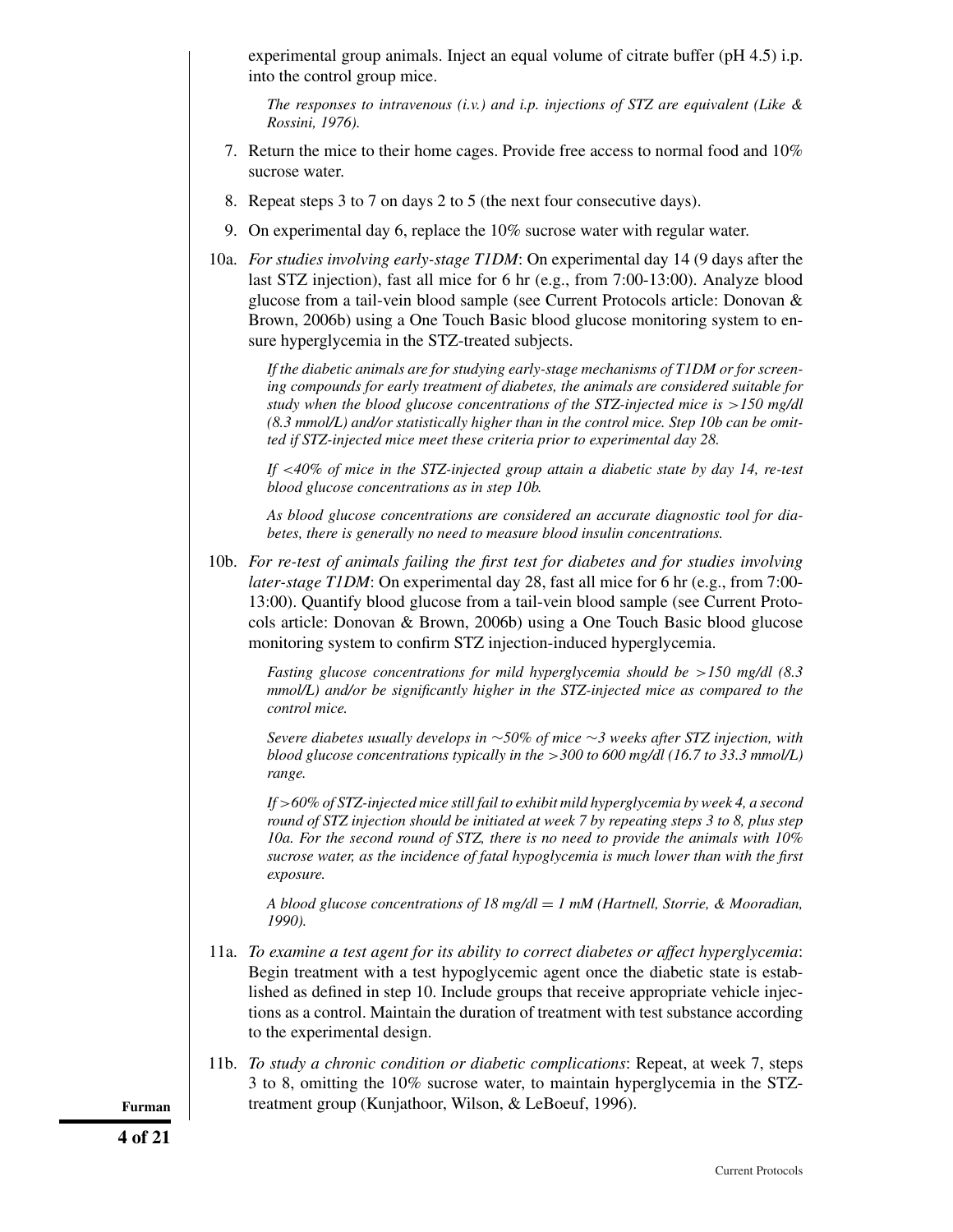



*Shown in Figure 1 are typical insulin secretion and blood glucose concentrations following administration of multiple, low doses of STZ.*

# **INDUCTION OF TYPE 1 DIABETES MELLITUS IN MICE USING A SINGLE, HIGH DOSE OF STREPTOZOTOCIN**

A single, high dose of STZ (200 mg/kg) is directly toxic to pancreatic  $\beta$ -cells, rapidly causing diabetes, with blood glucose concentrations of  $>500$  mg/dl within 48 hr (Like & Rossini, 1976). Although multiple, low doses of STZ are associated with fewer toxic effects than a single, high dose of STZ, many investigators still prefer the single high-dose STZ approach for generating diabetic animals.

For materials, see Basic Protocol 1.

# *Prepare animals*

1. At least 5 days prior to the initiating the experiment, house two to five male mice per cage at  $24^{\circ}$ C  $\pm$  1<sup>°</sup>C and 55%  $\pm$  5% humidity, with a 12-hr light-dark cycle (light on at 8:00 and off at 20:00) with free access to food and water.

*Because female mice are less sensitive to this islet-cell toxin, most STZ-induced diabetic mouse studies are conducted on male animals (Kolb, 1987).*

*While the protocol detailed below is designed to minimize variability, group sizes of 12 to 20 are recommended given the morbidity associated with the STZ treatment.*

2. Weigh all mice accurately to 1 g and randomly divide them into control and experimental groups.

*The number of mice should be equal for each group.*

3. On experimental day 1, 4 hr prior to STZ treatment, remove food from all animal cages. Provide water as normal.

## *Treat animals with STZ*

4. Immediately prior to injection, dissolve the STZ in sodium citrate buffer (pH 4.5) to a final concentration of 20 mg/ml.

# *ALTERNATE PROTOCOL*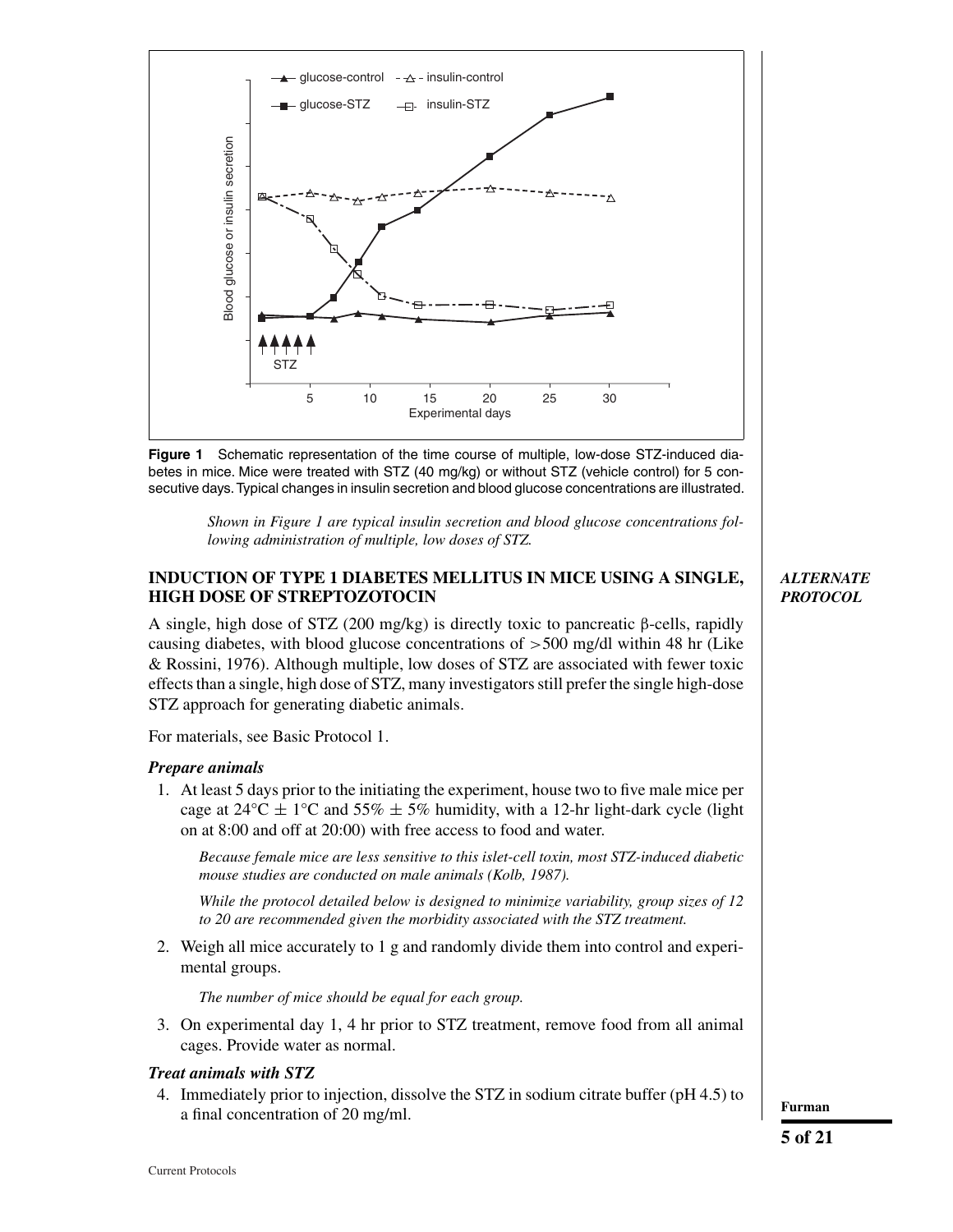*The STZ solution should be prepared fresh immediately before injection and injected within 5 min of being dissolved. Note the higher dose used for this method as compared to Basic Protocol 1.*

- 5. Inject STZ i.p. (see Current Protocols article: Donovan & Brown, 2006a) into the experimental animals at 200 mg/kg (1.0 ml/100 g). Inject an equal volume of citrate buffer (pH 4.5) i.p. into the control group mice.
- 6. Return the mice to their cages. Provide normal food and 10% sucrose water and closely monitor the mice every 2 hr for 12 hr for marked hypoactivity, unresponsiveness, or convulsions.

*Some mice will die soon after (within 24 hr) receiving a high dose of STZ due to the rapid and massive* β*-cell necrosis that results in the release of large quantities of insulin, causing fatal hypoglycemia. If the number of early deaths is* >*20%, inject the remaining mice i.p. within 6 hr of the STZ treatment with 1 ml of 5% glucose solution instead of providing 10% sucrose water for drinking, to prevent fatal hypoglycemia (Huang & Wu, 2005).*

- 7. On experimental day 3, replace the 10% sucrose water with regular water.
- 8a. *For studies involving early-stage T1DM*: On experimental day 10, fast all mice for 6 hr (e.g., from 7 a.m. to 1 p.m.), then measure blood glucose via a tail-vein blood sample (see Current Protocols article: Donovan & Brown, 2006b) using a One Touch Basic blood glucose monitoring system to ensure hyperglycemia.

*If the diabetic animals are to be used for assessing early-stage mechanisms of T1DM or for screening drug candidates for treating diabetes, the animals can be employed once hyperglycemia is established or the blood glucose concentrations are statistically higher in the STZ-treated subjects than in controls. In this case, skip step 8b. Skip step 8a if the diabetic animals are not for early-stage assessment of T1DM mechanisms or for screening drug candidates as early treatments for this condition.*

*If* <*40% of the STZ-injected mice become diabetic, retest blood glucose concentrations as described in step 8b.*

*As blood glucose concentrations are considered an accurate diagnostic tool for diabetes, there is generally no need to measure blood insulin concentrations.*

8b. *For re-test of groups failing the first test for diabetes or for studies involving later-stage T1DM*: On experimental day 21, fast all mice for 6 hr (e.g., from 7 a.m. to 1 p.m.). Test the blood glucose concentration in a tail-vein blood sample (see Current Protocols article: Donovan & Brown, 2006b) using a One Touch Basic blood glucose monitoring system to confirm that the STZ treatment induced hyperglycemia.

*Fasting glucose concentrations for mild hyperglycemia should be* >*150 mg/dl (8.3 mmol/L) and/or be significantly higher in the STZ-injected mice than in the control subjects.*

*Usually at week 3, most STZ-injected mice develop severe diabetes with blood glucose concentrations in the range of* >*300 to 600 mg/dl (16.7 to 33.3 mmol/L).*

*If* >*60% of the STZ-injected mice still fail to exhibit mild hyperglycemia, determine whether there are problems with the experimental procedure (see Critical Parameters and Troubleshooting), or use the multiple low-dose STZ approach (see Basic Protocol 1).*

*A blood glucose concentrations of 18 mg/dl* = *1 mM (Hartnell et al., 1990).*

9a. *To examine a test agent for its ability to correct diabetes or affect hyperglycemia*: Once the diabetic state is confirmed as specified in step 8, treat the animals with a test anti-hyperglycemic agent. Include as controls animals that receive appropriate **Furman** vehicle injections.

**6 of 21**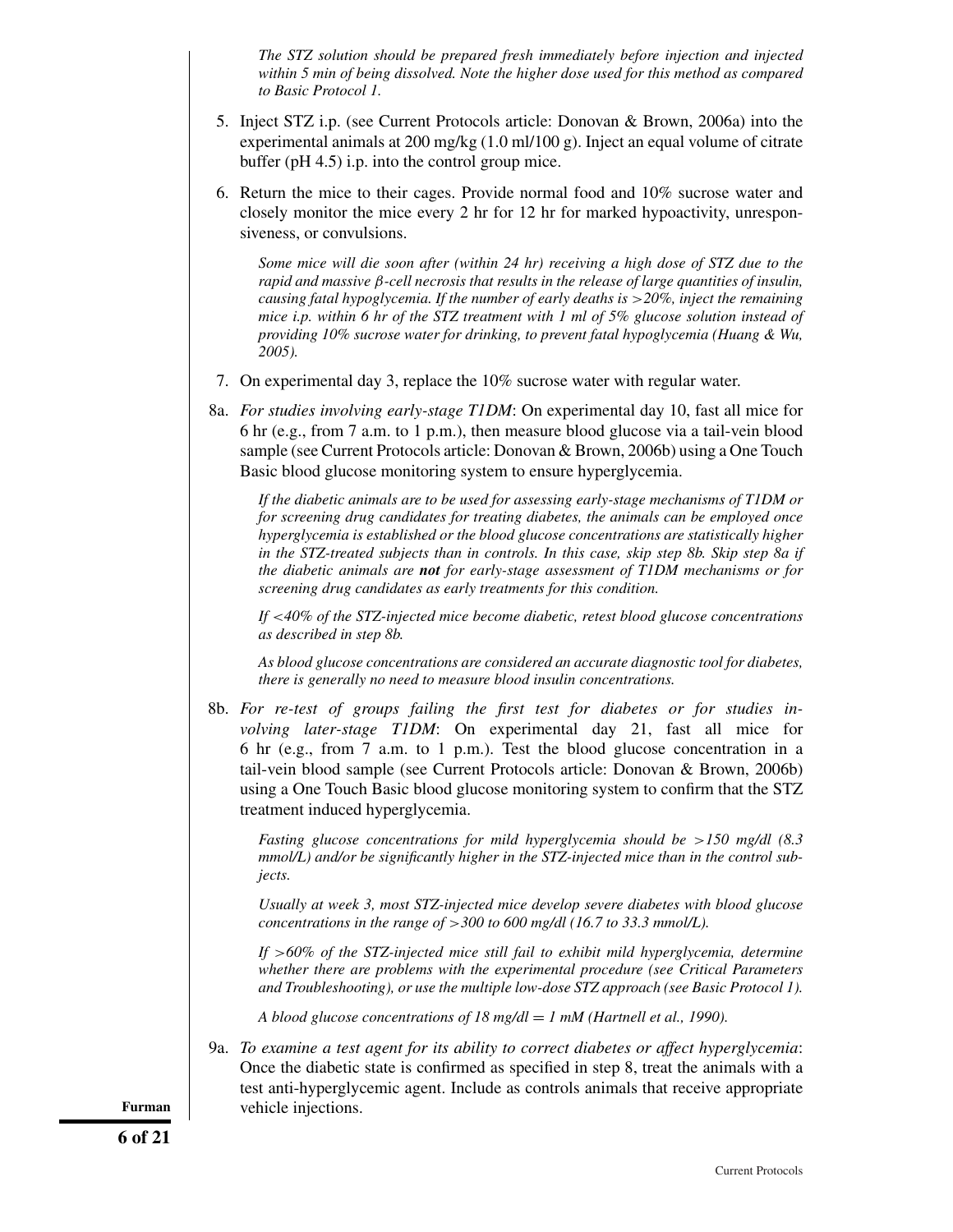

**Figure 2** A single, high dose of STZ causes diabetes in mice  $(n = 20)$ . Mice were treated with 200 mg/kg STZ or sodium citrate buffer vehicle (control). The effect of STZ on (**A**) nonfasting blood glucose level, (**B**) body weight, and (**C**) daily water intake at 3 weeks after the STZ injection. Data represent the mean  $\pm$  SEM.  $p < 0.001$  versus control.

*The duration of the injection and screening period for any given test agents will depend on the question being examined and the pharmacokinetic (PK) profile of the test agent being evaluated. At a minimum, preliminary (PK) data should be determined, including the half-life and bioavailability, to ensure that a quantifiable amount of the test agent is present in the plasma over the period of evaluation. An absence of PK information leaves open questions about the availability of the compound in vivo and its relationship to the measured biological response, and can limit the value of the experimental protocol.*

9b. *To study a chronic condition or diabetic complications*: Extend the protocol longer, depending on the experimental needs.

*The length of the experiment depends on the aims of the investigation, e.g., from several days for acute studies to several weeks for studies on diabetic complications.*

*Shown in Figure 2 are some characteristics of a typical mouse diabetic state 3 weeks after injection of a single, high dose of STZ.* **Furman**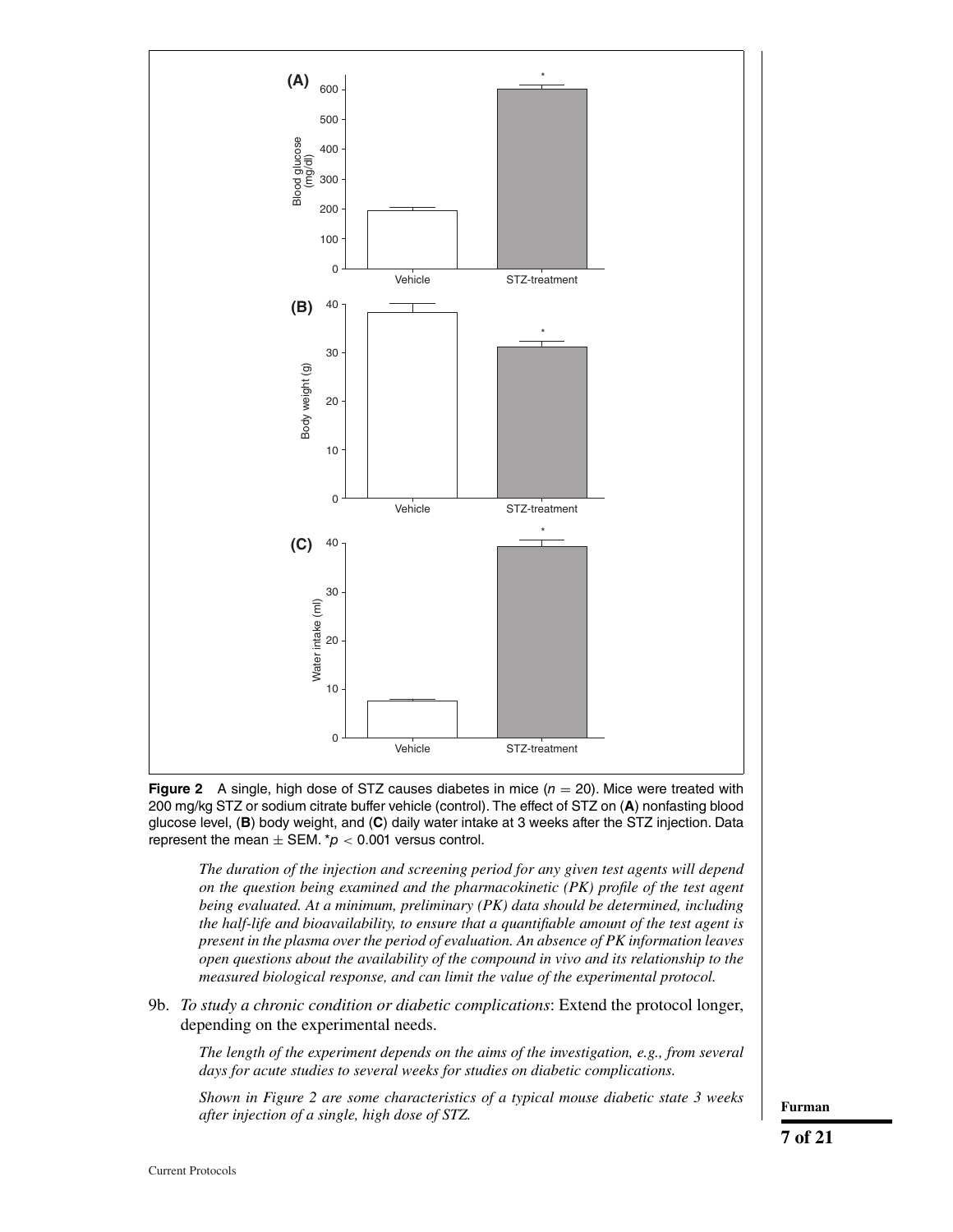# **STREPTOZOTOCIN-INDUCED TYPE 1 DIABETES MELLITUS IN RATS**

The rat is commonly used as an STZ-induced diabetic model. As in the mouse, the production of a diabetic state in rats is dependent on the dose of STZ (Arison, Ciaccio, Glitzer, Cassaro, & Pruss, 1967; Ganda, Rossini, & Like, 1976; Junod et al., 1969). The most frequently used procedure is to administer one dose of STZ (40 to 70 mg/kg) to rats aged 8 to 10 weeks (Brondum, Nilsson, & Aalkjaer, 2005). Many investigators use a single dose of approximately 65 mg/kg to establish diabetes using the procedure described in this protocol.

This protocol describes administration of a single dose of STZ (65 mg/kg, i.p.) to rats to generate a T1DM state. The diabetic rats can be used to study the pathogenesis of T1DM, as well as to evaluate antidiabetic agents (Bond, Failla, & Unger, 1983).

# *Materials*

Sprague-Dawley or Wistar male rats: 150 to 200 g, 8 to 10 weeks old (Charles River Breeding Laboratories); 10 to 16 per treatment group recommended Standard rodent chow diet (Harlan)

50 mM sodium citrate buffer (enzyme grade; Fisher), pH 4.5: prepared just before use

Streptozotocin (STZ; Sigma)

10% (w/v) sucrose (Sigma): prepared just before use Test compound(s)

Rodent cages Temperature-, humidity-, and light-controlled housing 1.5-ml microcentrifuge tubes Aluminum foil 1-ml syringes 23-G needles One Touch Basic blood glucose monitoring system (Lifescan)

Additional reagents and equipment for injection of rats (see Current Protocols article: Donovan & Brown, 2006a), blood collection from rats (see Current Protocols article: Donovan & Brown, 2006b), and anesthesia of rats (see Current Protocols article: Donovan & Brown, 1998)

# *Prepare animals*

1. At least 5 days prior to the start of the experiment, house two to five male rats per cage at  $24^{\circ}$ C  $\pm$  1<sup>o</sup>C and 55%  $\pm$  5% humidity, with a 12-hr light-dark cycle (light on at 8:00 and light off at 20:00) Allow the rats free access to food and water.

*Because female rats are less sensitive to STZ, most investigators use only males.*

*The protocol described here minimizes variability, but it is recommended that group sizes of 10 to 16 be used. These high numbers per group will allow for the anticipated morbidity and variance. Usually* >*80% of STZ-injected rats develop diabetes in an experiment.*

2. Weigh all rats accurately to 1 g and randomly divide them into control and experimental groups.

*The number of rats should be equal for each group.*

3. On experimental day 1, fast all rats for 6 to 8 hr prior to STZ treatment. Provide water as normal.

**Furman**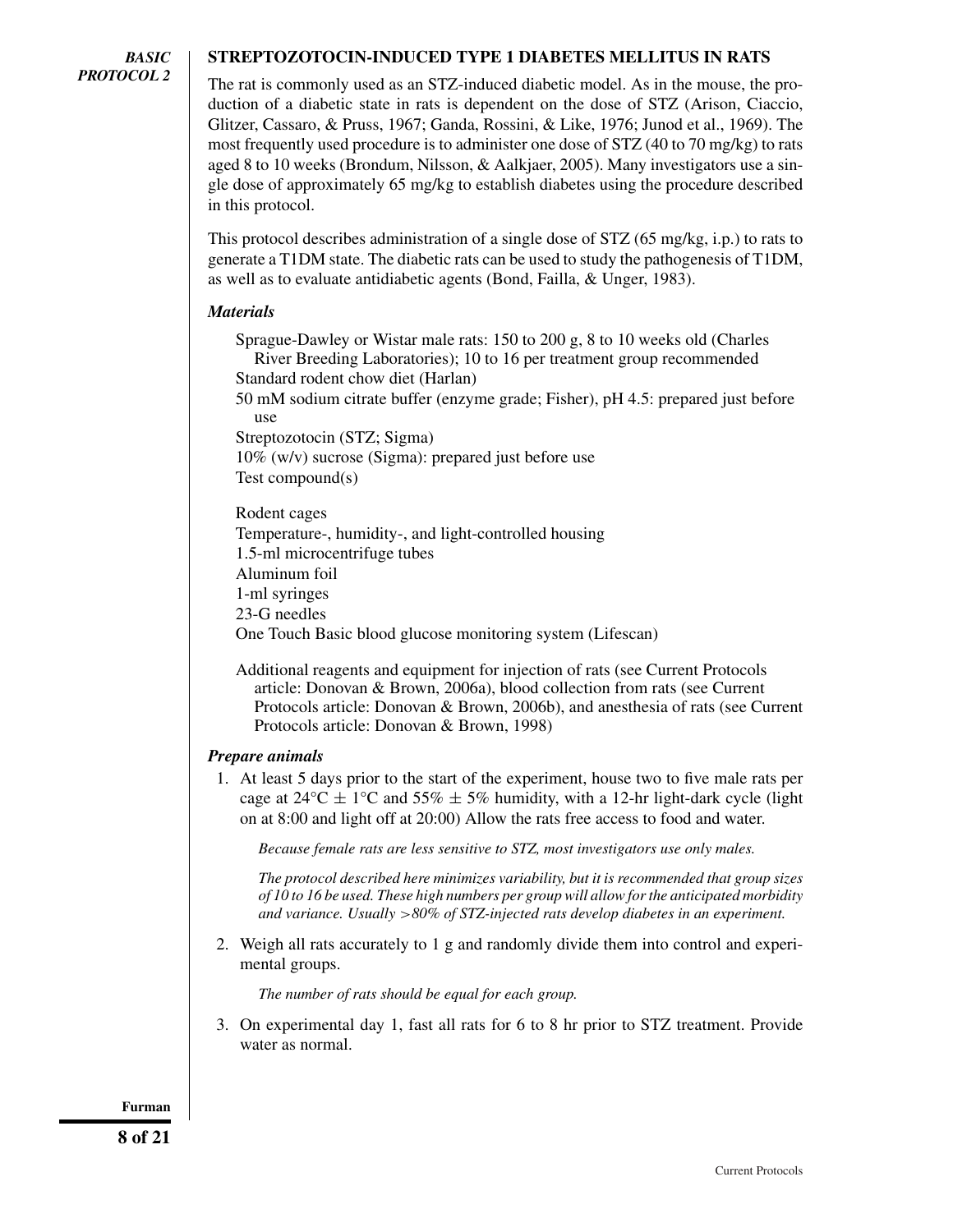# *Treat animals with STZ*

- 4. Weigh 32.5 mg STZ into a 1.5-ml microcentrifuge tube and cover the tube with aluminum foil; use one tube for each rat. Prepare the citrate buffer.
- 5. Immediately prior to injection, dissolve STZ in 50 mM sodium citrate buffer (pH 4.5) to a final concentration of 32.5 mg/ml.

*The STZ solution should be prepared fresh for each injection and injected within 5 min of being dissolved.*

6. Using a 1-ml syringe and 23-G needle, inject the STZ solution i.p. (Donovan & Brown, 2006a) at 65 mg/kg (2.0 ml/kg) for the study group. Inject an equal volume of citrate buffer (pH 4.5) i.p. for the control group. Alternatively, using a 1-ml syringe and 25-G needle, inject the STZ solution i.v. at 65 mg/kg (2.0 ml/kg) for the study group. Inject an equal volume of citrate buffer (pH 4.5) i.v. for the control group.

*Intravenous injection should be undertaken using brief anesthesia with isoflurane or some other suitable inhalation anesthetic (see Current Protocols article: Donovan & Brown, 1998). The dorsal vein of the penis or saphenous vein can be used. Intravenous injection increases the success rate for the induction of diabetes. Anesthesia is not required for intraperitoneal injection.*

- 7. Return the rats to their cages. Provide normal food and 10% sucrose water.
- 8. On experimental day 2, switch the 10% sucrose water to regular water.
- 9a. *For studies involving early-stage T1DM*: On experimental day 10, fast all rats for 6 to 8 hr (between 7 a.m. and 1 to 3 p.m.). Test the blood glucose concentration from a tail vein blood sample (see Current Protocols article: Donovan & Brown, 2006b) using a One Touch Basic blood glucose monitoring system to check hyperglycemia.

*If the diabetic animals are for assessing early-stage mechanisms of T1DM or for screening compounds for treatment of early-stage diabetes, the models are validated for further study when hyperglycemia is established in the STZ-injected rats [i.e., blood glucose concentrations are* >*150 mg/dl (8.3 mmol/L) and/or statistically higher compared to control rats]. In this case, skip step 9b. If the diabetic animals are not for assessment of earlystage T1DM mechanisms, or are for screening potential compounds not intended for early treatment of diabetes, skip step 9a.*

*If* <*40% of the STZ-injected rats attain a diabetic state, re-test blood glucose concentrations as described in step 9b.*

*Usually, determination of blood glucose concentrations is sufficient to diagnose diabetes, so it is unnecessary to measure insulin concentrations.*

9b. *For re-test of groups failing the first test for diabetes or for studies involving laterstage T1DM*: On experimental day 21, fast all mice for 6 to 8 hr (e.g., from 7:00- 13:00 or 15:00). Test the blood glucose concentrations from a tail vein blood sample (see Current Protocols article: Donovan & Brown, 2006b) using a One Touch Basic blood glucose monitoring system to confirm STZ injection-induced hyperglycemia.

*Fasting glucose concentrations for mild hyperglycemia should be* >*150 mg/dl (8.3 mmol/L) and/or exhibit statistically significant increases in the STZ-injected rats compared to control rats.*

*Usually at week 3 most STZ-injected rats develop severe diabetes with blood glucose concentrations typically* >*250-600 mg/dl (13.9-33.3 mmol/L). If* >*60% of STZ-injected rats still do not exhibit mild hyperglycemia, check whether there are any problems in the experiment (see Critical Parameters and Troubleshooting).*

10. If a test agent or compound is being assessed for its ability to correct hyperglycemia, extend the protocol longer, depending on the intent of the experiment. Treat groups **Furman**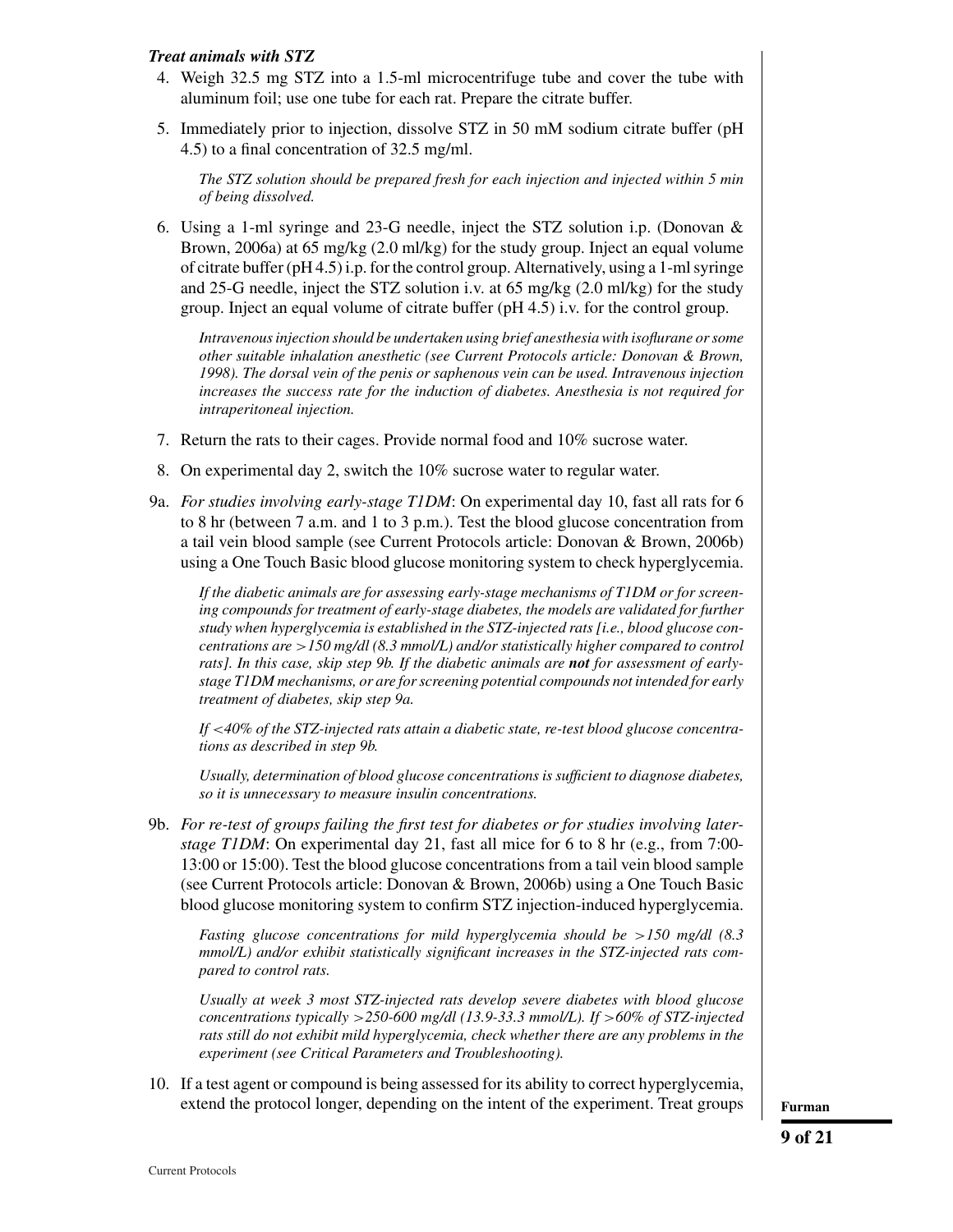

**Figure 3** STZ-induced hyperglycemia in rats. A single 65 mg/kg dose of STZ causes hyperglycemia in rats. Fasting blood glucose concentrations were monitored before and after the STZ injection on the indicated days.

of animals as described in steps 3 to 9 to establish a diabetic state, and then treat the animals with the potential restorative therapy. Include groups that receive appropriate vehicle injections as controls.

*The length of the experiment depends on the purpose of the investigation, e.g., from several days for acute studies to several weeks for studies on diabetic complications. The duration of the injection and screening period for any given test agents will depend on the question being examined and the pharmacokinetic (PK) profile of the test agent being evaluated. At a minimum, preliminary (PK) data should be determined including the half-life and bioavailability to ensure that a quantifiable amount of the test agent is present in the plasma over the period of evaluation. An absence of PK information leaves open questions about the availability of the compound in vivo and its relationship to the measured biological response, and can limit the value of the experimental protocol.*

*Figure 3 illustrates rat blood glucose changes after STZ (65 mg/kg) injections on different days.*

# *BASIC PROTOCOL 3*

# **THE STREPTOZOTOCIN-NICOTINAMIDE RAT MODEL**

This model uses concurrent administration of nicotinamide to afford partial protection of β-cells against STZ (Masiello et al., 1998). It is based on the work of Junod et al. (1969), who systematically investigated the early demonstration (Schein et al., 1967) that nicotinamide protected against the diabetogenic effect of STZ. This regimen produces a model of insulin-deficient, but not insulin-resistant, T2D, characterized by stable, moderate hyperglycemia, associated with 60% loss of β-cell function (Ghasemi et al., 2014; Masiello et al., 1998).

# *Materials*

Sprague-Dawley or Wistar male rats: 150 to 200 g, 8 to 10 weeks old (Charles River Breeding Laboratories); 10 to 16 per treatment group, recommended Standard rodent chow diet (Harlan) Nicotinamide (Sigma) 0.9% (w/v) sodium chloride 50 mM sodium citrate buffer (enzyme-grade; Fisher), pH 4.5: prepared immediately before use Streptozotocin (STZ; Sigma) Test compound(s) Rodent cages

Temperature-, humidity-, and light-controlled housing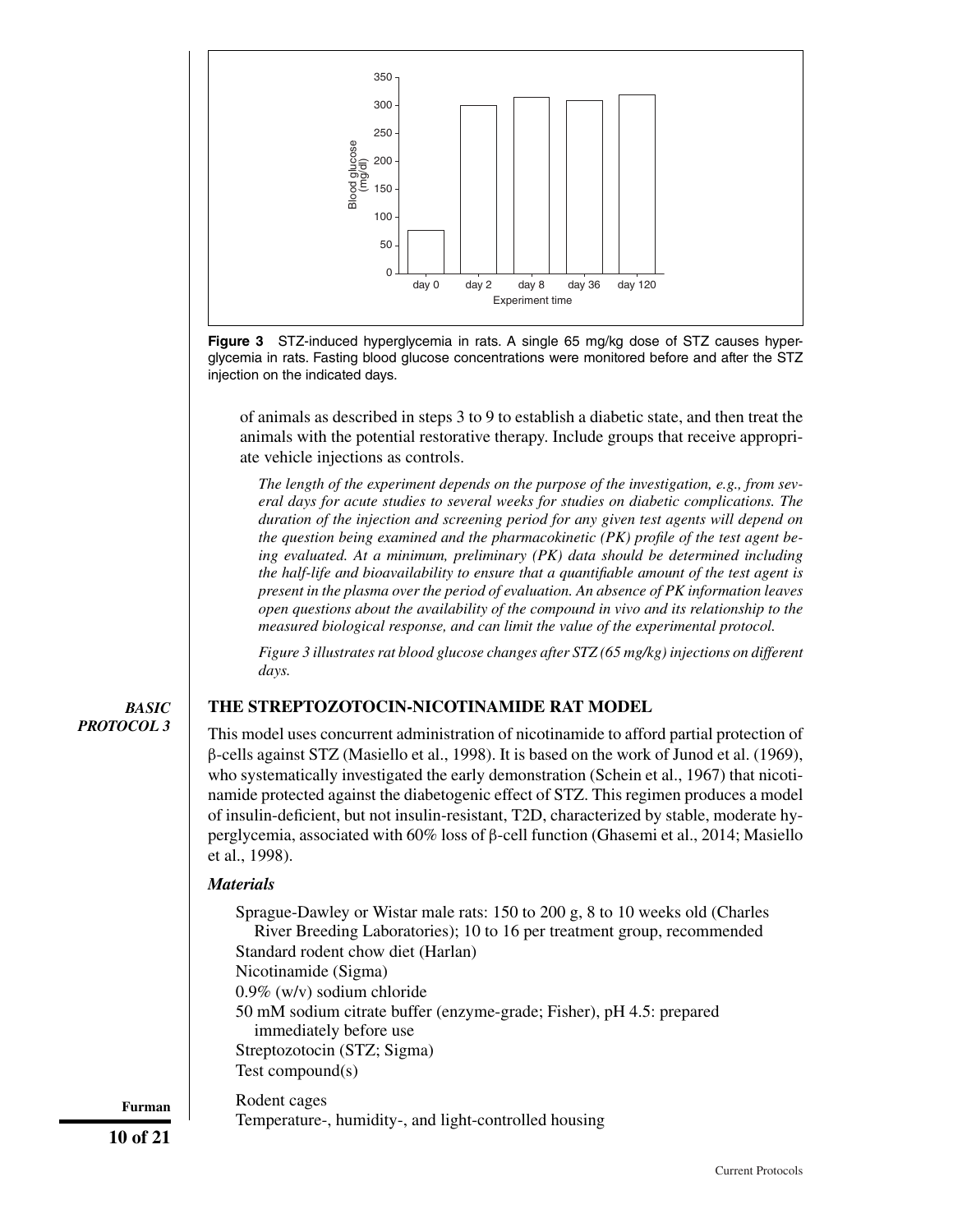1-ml syringes 23- and 25-G needles One Touch Basic blood glucose monitoring system (Lifescan)

Additional reagents and equipment for injection of rats (Donovan & Brown, 2006a), blood collection from rats (Donovan & Brown, 2006b), and anesthesia of rats (Donovan & Brown, 1998)

## *Prepare animals*

1. At least 5 days prior to the start of the experiment, house two to five male rats per cage at  $24^{\circ}$ C  $\pm$  1<sup>o</sup>C and 55%  $\pm$  5% humidity, with a 12-hr light-dark cycle (light on at 8:00 and off at 20:00). Allow the rats to have free access to food and water.

*Males are generally preferred for these studies, as female rats are less sensitive to STZ.*

*While the protocol is designed to minimize variability, it is recommended that group sizes number 10 to 16 animals each. This allows for the morbidity and variance generally associated with these studies. Usually* >*80% of STZ-injected rats develop diabetes under this protocol.*

2. Weigh all rats accurately to 1 g, and randomly divide them into control and experimental groups.

*The number of rats should be the same in each group.*

3. On experimental day 1, fast all rats for 6 to 8 hr (from 7:00 to 13:00-15:00) prior to STZ treatment. Provide water as normal.

# *Induce diabetes with STZ and nicotinamide*

- 4. Dissolve nicotinamide in 0.9% sodium chloride solution to a concentration of 230 mg/ml.
- 5. Weigh 32.5 mg STZ into a 1.5-ml microcentrifuge tube and cover the tube with aluminum foil; use one tube for each rat. Prepare the citrate buffer.
- 6. Using a 1-ml syringe and a 23-G needle, inject nicotinamide i.p. (see Current Protocols article: Donovan & Brown, 2006a) at a dose of 230 mg/kg (1.0 ml/kg).

*The nicotinamide injection must be made 15 min before the i.v. administration of streptozotocin.*

7. Immediately prior to injection, dissolve STZ in 50 mM sodium citrate buffer, (pH 4.5 (see step 5), to a final concentration of 32.5 mg/ml.

*The STZ solution should be prepared fresh for each injection and administered within 5 min of dissolution.*

8. Using a 1-ml syringe and 25-G needle, inject the STZ solution i.v. (Donovan & Brown, 2006a) at 65 mg/kg (2.0 ml/kg) for the experimental group. The control animals receive an i.v. injection of an equal volume of citrate buffer (pH 4.5) only.

*Intravenous injections should be performed while the animal is anesthetized with a shortacting agent such as isoflurane or some other inhalation anesthetic (Donovan & Brown, 1998). The dorsal vein of the penis or saphenous vein can be used.*

- 9. Return the rats to their cages. Provide normal food and drinking water.
- 10. At around 8:00 a.m. on experimental day 10, test the blood glucose concentrations from a tail vein blood sample (Donovan & Brown, 2006b) using a One Touch Basic blood glucose monitoring system.

*While the blood glucose concentrations should be* >*150 mg/dl (8.3 mmol/L), large interlaboratory variation has been reported (Ghasemi et al., 2014). For this reason, every* **Furman**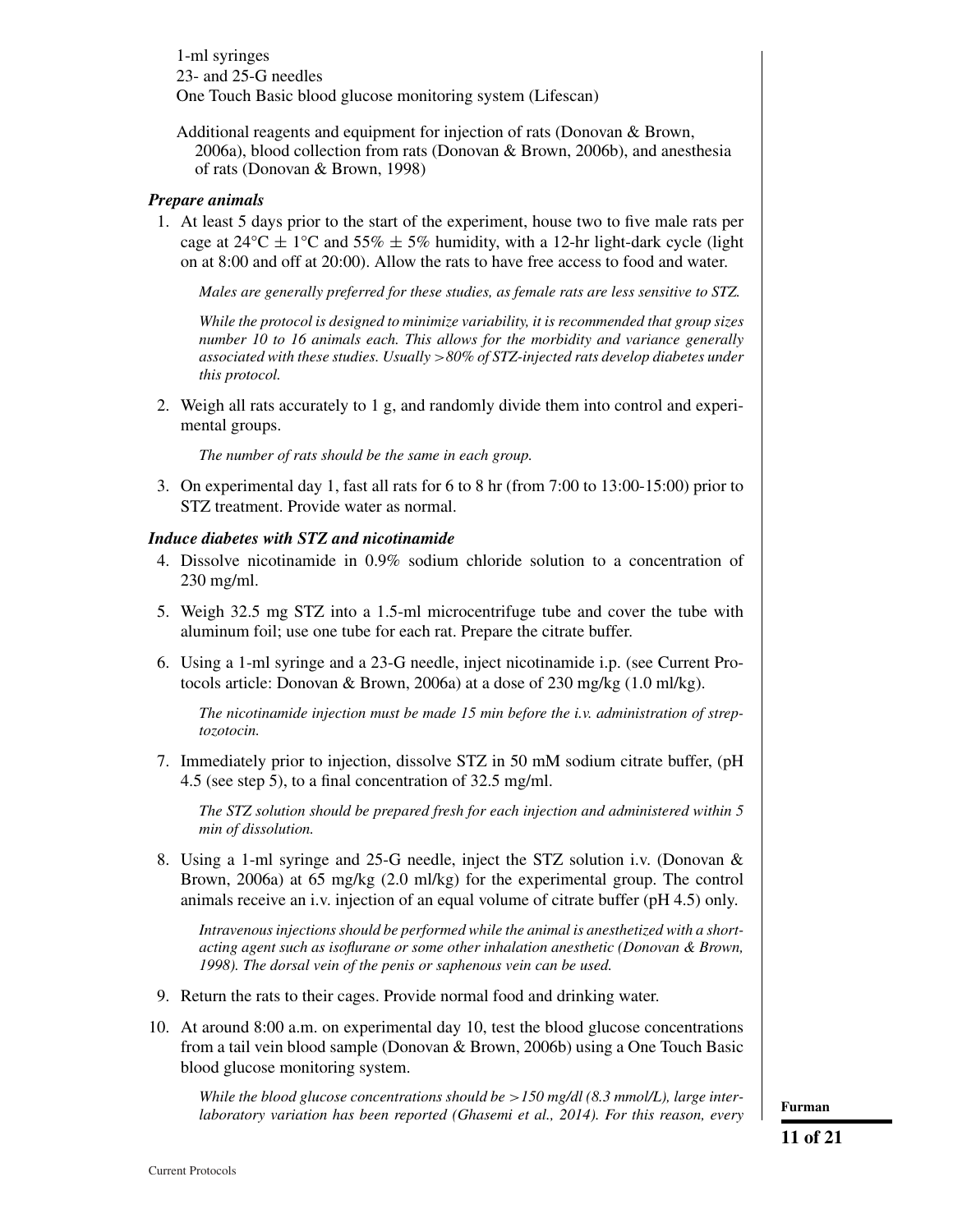*laboratory must set its own criterion, although animals with a blood glucose concentration of less than 150 mg/dl would be excluded. Masiello (2006) reports that, using this procedure, 75% to 80% of animals develop moderate non-fasting hyperglycemia, with the remaining animals either becoming severely hyperglycemic at 2 to 3 weeks or remaining normoglycemic but with impaired glucose tolerance. The same protocol can be used for mice. The dose of STZ and the time between administration of nicotinamide and STZ are critical. Insulin deficiency will be greater if the dose of STZ is too high or the time delay between the administration of nicotinamide and STZ is too long.*

# *Treat animals with test agent(s)*

11. If a test agent is being assessed for its ability to correct hyperglycemia, the diabetic animals can usually be maintained for several weeks. For testing of drug candidates, treat animals as described in steps 3 to 11 to establish the diabetic state and with the candidate drug, with vehicle injections in control subjects.

# **THE FAT-FED STREPTOZOTOCIN RAT MODEL**

*PROTOCOL 4*

*BASIC*

While the nicotinamide-STZ rat or mouse provides a model for insulin-deficient T2D, most patients with T2D display insulin resistance in addition to impaired insulin secretion. A model with these characteristics is created by administering moderate doses of STZ to animals rendered insulin resistant by prior consumption of a high-fat diet. This produces hyperglycemia, associated with hyperinsulinemia and insulin resistance (Reed et al., 2000).

## *Materials*

Sprague-Dawley or Wistar male rats: 150 to 200 g, 8 to 10 weeks old (Charles River Breeding Laboratories); 10 to 16 per treatment group

- A high-fat diet: 60% fat by caloric content (D12492 diet; Research Diets, *[http://](http://www.researchdiets.com/opensource-diets/diet-induced-disease-models/obesity) [www.researchdiets.com/ opensource-diets/ diet-induced-disease-models/ obesity](http://www.researchdiets.com/opensource-diets/diet-induced-disease-models/obesity)*)
- A low-fat diet from the same supplier for control animals (with the only difference between the diets being the % of the caloric intake provided by fat)

50 mM sodium citrate buffer (enzyme grade; Fisher), pH 4.5: prepared immediately before use

Streptozotocin (STZ; Sigma)

Test compound(s)

Rodent cages

Temperature-, humidity-, and light-controlled housing

1-ml syringes

23-G needles

One Touch Basic blood glucose monitoring system (Lifescan)

Additional reagents and equipment for injection of rats (see Current Protocols article: Donovan & Brown, 2006a) and blood collection from rats (see Current Protocols article: Donovan & Brown, 2006b)

# *Prepare animals*

1. At least 5 days prior to initiating the experiment, house two to four male rats per cage at  $24^{\circ}\text{C} \pm 1^{\circ}\text{C}$  and  $55\% \pm 5\%$  humidity, with a 12-hr light-dark cycle (light on at 8:00 a.m. and off at 8:00 p.m.). Allow free access to food and water.

*While the protocol is designed to minimize variability, it is recommended that groups number 10 to 16 animals each. This allows for the morbidity and variance generally associated with these studies. Usually* >*80% of STZ-injected rats develop diabetes under this protocol.*

**Furman**

**12 of 21**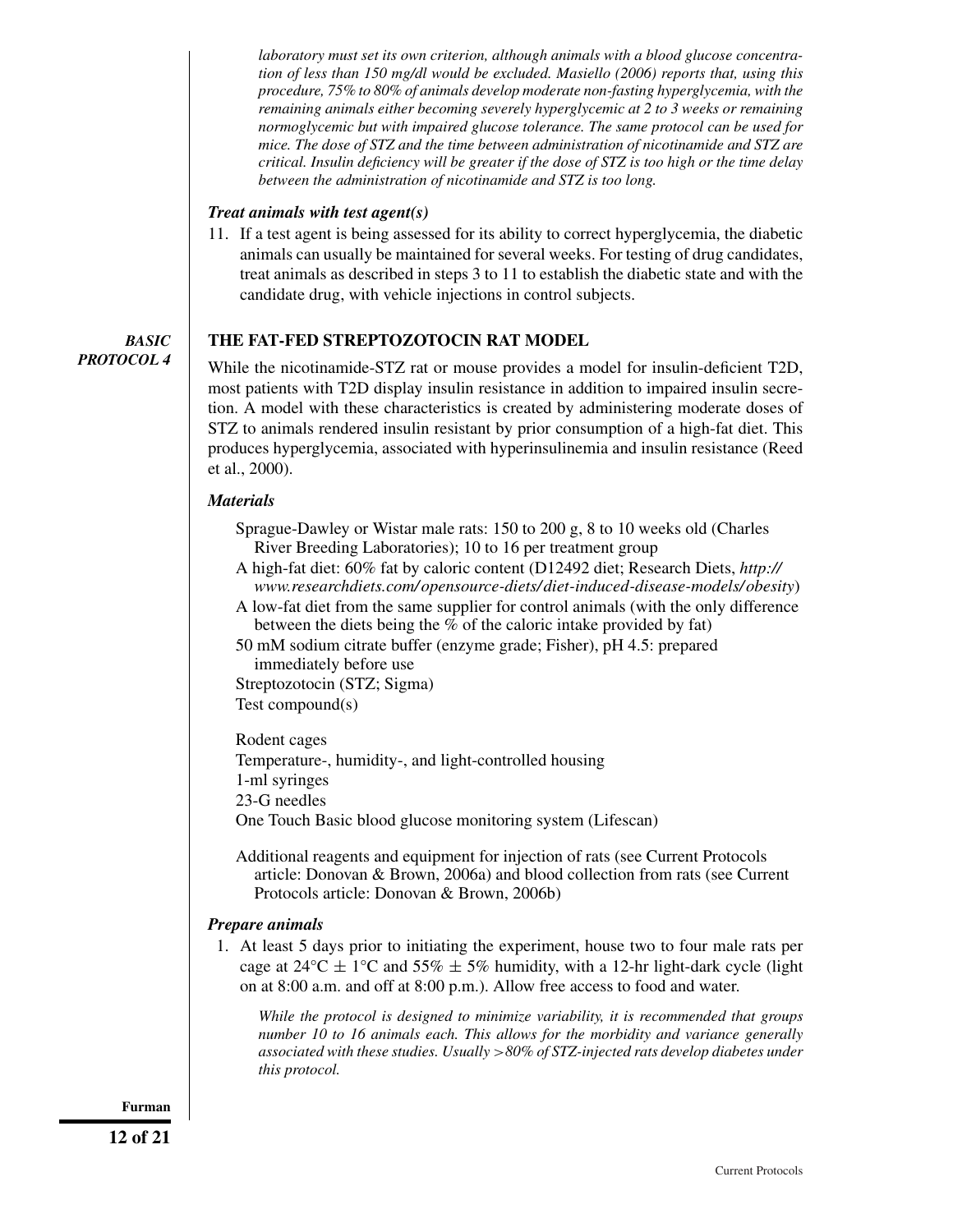2. Weigh all rats accurately to 1 g and randomly divide them into control and experimental groups.

*The number of rats must be the same for each group.*

3. Place rats on the high-fat diet for 3 weeks.

*The recommended diet provides 60% of its calorific value as fat; a commercial balanced diet should be used (for example, diet D12492, Research Diets, New Jersey, USA), rather than adding fat to a standard diet (Gheibi, Kashfi, & Ghasemi, 2017). If one aim of the study is to compare the effects of STZ plus the HFD with STZ alone, include a group of controls that receive a low-fat laboratory chow diet from the same vendor.*

- 4. On day 22, fast all rats for 6 to 8 hr (from 7:00 a.m. until 1:00-3:00 p.m.) prior to STZ treatment. Provide water as normal. Treat animals with STZ.
- 5. Weigh 40 mg STZ into a 1.5-ml microcentrifuge tube and cover the tube with aluminum foil. Prepare the citrate buffer.
- 6. Immediately prior to injection, dissolve STZ in the 50 mM sodium citrate buffer (pH 4.5) to a final concentration of 40 mg/ml.

*The STZ solution should be prepared immediately before injection and administered within 5 min of dissolution.*

7. Using a 1-ml syringe and 23-G needle, inject STZ i.p. (see Current Protocols article: Donovan & Brown, 2006a) into the experimental group at 40 mg/kg  $(1.0 \text{ ml/kg})$ . Inject an equal volume of citrate buffer (pH 4.5) intraperitoneally into the control animals.

*This dose of STZ should produce a stable hyperglycemia in the high-fat diet rat for at least 130 days. The dose of STZ is critical. If it is too large, it yields a model that more closely resembles T1 and mortality increases. Zhang, Lv, Li, Xu, and Chen (2008) advocate the use of two lower doses of STZ (30 mg/kg, i.p.) administered at weekly intervals. Under this treatment regimen, 85% of the animals develop diabetes with a mean fasting blood glucose of* ∼*14 mmol/L (*∼*252 mg/dl). Yorek (2016) recommended 30 mg/kg STZ i.p. as the optimal dose in 12-week old Sprague-Dawley rats fed a high-fat diet for 8 weeks.*

- 8. Return the rats to their cages. Provide the high-fat or control diet food as before, and normal drinking water.
- 9. At around 8:00 a.m., 10 days after STZ administration, measure the blood glucose concentrations in a tail-vein blood sample (Donovan & Brown, 2006b) using a One Touch Basic blood glucose monitoring system.

*The STZ animals should have a blood glucose* >*15 mmol/L (270 mg/dl).*

10. The animals can generally be maintained as hyperglycemic for several weeks for the testing of antihyperglycemic drug candidates. Treat groups of animals as described in steps 3 to 10 to establish the diabetic state, after which initiate the administration of test compounds to measure the hypoglycemic response in comparison to diabetic animals treated with vehicle only.

*Displayed in Figure 4 are data from rats made diabetic using this protocol, demonstrating the stability of hyperglycemia across 134 days, and the profound impairment of glucoseinduced increases in plasma insulin concentrations during an oral glucose tolerance test conducted after 120 days.*

**Furman**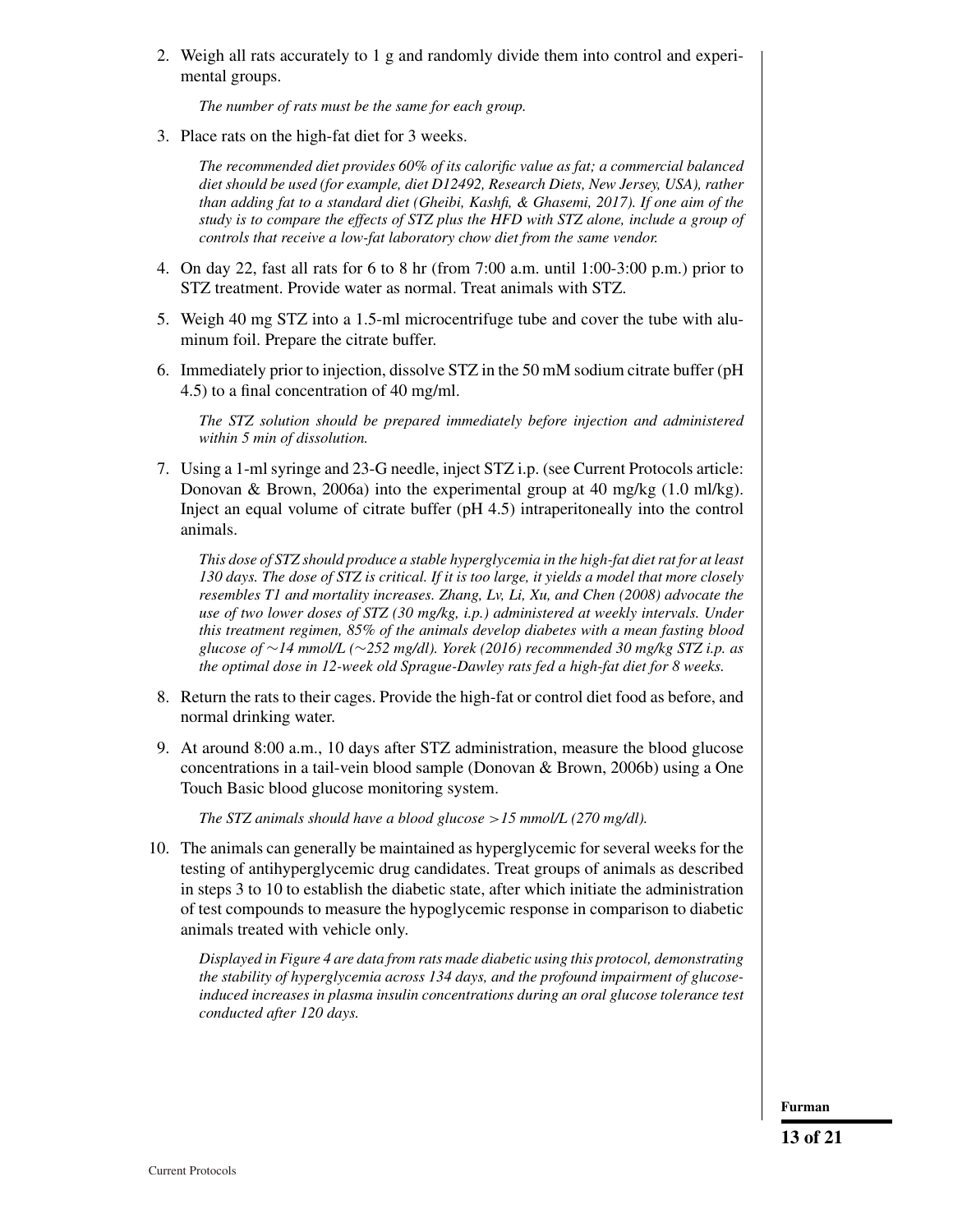

**Figure 4** Effects of HFD/STZ on glucose and insulin levels. Time course of the effects of HFD/STZ  $(n = 12$  rats) on (A) fasting plasma glucose and (B) fasting plasma insulin, in comparison with HFD/Veh treatment ( $n = 6$  rats). At day 120, an oral glucose tolerance test (OGTT) was performed and plasma glucose (**C**) and plasma insulin (**D**) were quantified in the two groups of rats. Data are mean  $\pm$  SEM. Comparisons between HFD/STZ and HFD/Veh rats were performed with a Mann-Whitney test:  $\dot{\,}$ , p  $<$  0.05;  $\ddot{\,}$ , P  $<$  0.01; and  $\dddot{\,}$  , P  $<$  0.001. For further analysis of the OGTT, comparisons to baseline values in each group were made using a Friedman test with Dunn's post hoc test: HFD/Veh  ${}^{8}P < 0.05$ ;  ${}^{88}P < 0.01$ ; and  ${}^{888}P < 0.001$ ; HFD/STZ  ${}^{#}P < 0.05$ ;  ${}^{#}P < 0.01$ ; and  $H^{\#H}P < 0.001$ . Modified from Byrne et al. (2015) with permission of Professor Victoria Chapman.

## **COMMENTARY**

## **Background Information**

Described in this article are methods for using STZ to selectively destroy pancreatic islet β-cells in mice and rats to generate animal models of T1DM and T2D. The T1DM animals can develop diabetic complications, e.g., diabetic neuropathy (Usuki et al., 2007), diabetic nephropathy (Breyer et al., 2005), and diabetic atherosclerosis (Wu & Huan, 2007). The models are used not only to study the pathological consequences of T1DM, but also to assess and evaluate experimental approaches for the treatment of this condition, in particular therapeutic approaches for reducing hyperglycemia. Rat and mouse models of diabetes have distinct advantages over other species, including the size of the animals, short induction period, ease of inducing the condition, and cost effectiveness (Wu & Huan, 2007).

Multiple, low-dose STZ-induced diabetic mouse models may more closely resemble Furman **human T1DM** than models in which hyper- completely, therefore, lacking some features

glycemia is induced by a single large dose of the toxin, because of the association of hyperglycemia with lymphocytic infiltration of the pancreatic islets, marked β-cell apoptosis, insulitis, and insulin deficiency (Bonnevie-Nielsen, Steffes, & Lernmark, 1981; Kolb, 1987; Like & Rossini, 1976; Weide & Lacy, 1991). Moreover, as there is evidence for the contribution of autoimmunity in this model, it is much more suitable for studying the underlying pathogenesis of T1D than the high-dose STZ models where direct, toxin-induced necrosis of the β-cell is the predominant mode of cell death (Lin et al., 2010). However, because STZ may be toxic to organs and tissues other than the pancreatic islet β-cells, STZ models do not precisely mimic the human condition. For this reason, extrapolation of the findings directly to humans is not always possible. This is particularly true when using a single, high dose of STZ, which directly destroys β-cells rapidly and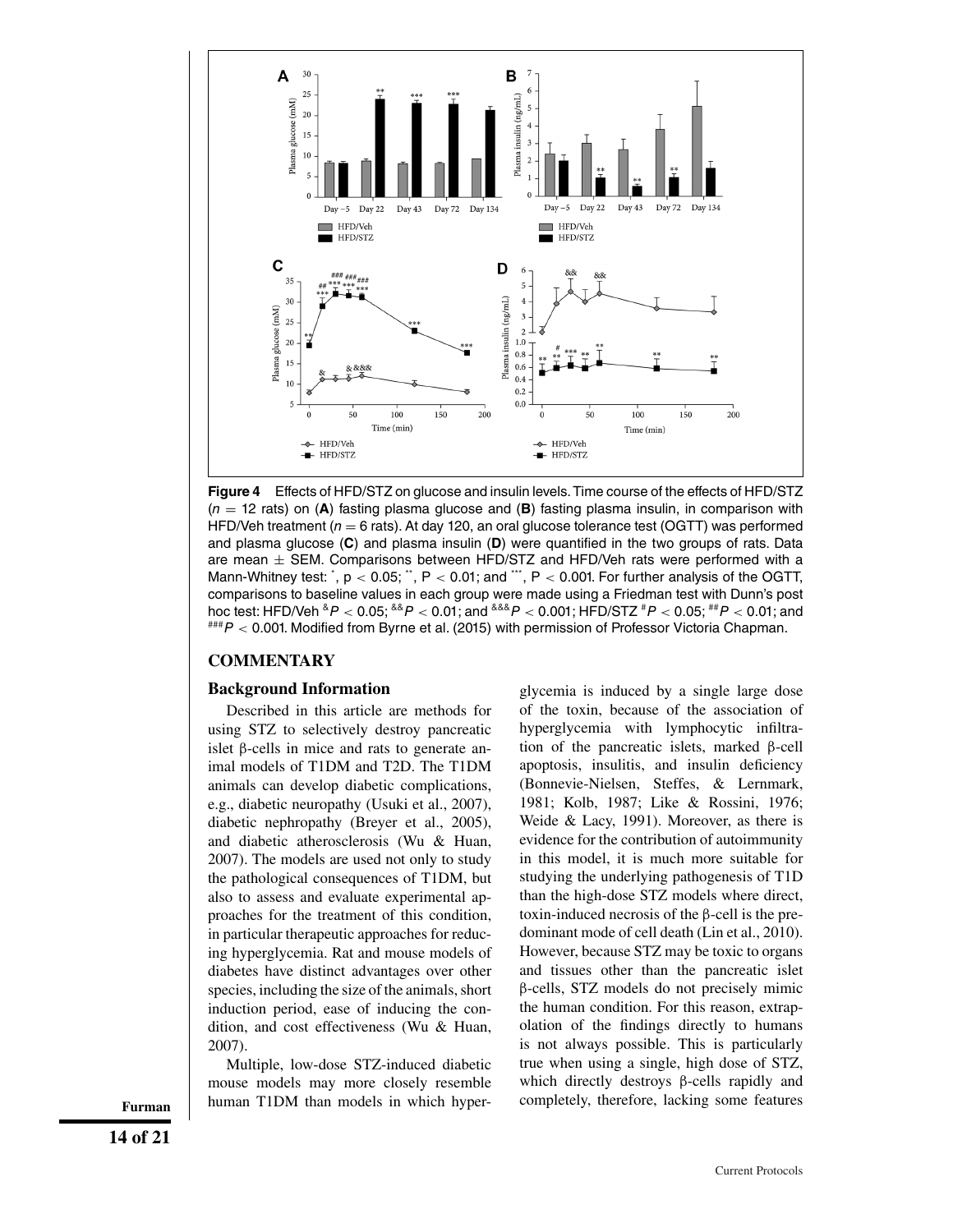of T1DM, such as pancreatic insulitis (Kolb, 1987).

While T2D is the predominant form of this condition in humans, the challenges in developing an animal model for it are greater than for T1DM. Genetic models, especially the Zucker diabetic fatty rat and the db/db mouse, perhaps come closest to resembling the human disease. Nonetheless, their use is limited because they display some important differences from the human condition (Wang, Chandrasekera, & Pippin, 2014), and they are very expensive. Detailed in this article are two T2D models that are used most often. The nicotinamide STZ rat, a model for non-insulindependent, insulin-deficient T2D, is limited in not being insulin-resistant, a major feature of most human cases. The use of high-fat feeding to induce insulin resistance, followed by lowto-moderate doses of STZ to produce mild to moderate insulin deficiency, may currently be the most useful of the T2D models. The highfat model is generally considered the best for characterizing many of the complications associated with human diabetes.

As none of these models precisely mimic human T1D or T2D, the choice of a model depends on the aim of the study. The models described in this article are useful for evaluating potential anti-diabetic agents, as well as for studying diabetes-induced long-term complications. Because of their limited construct validity (Furman, Candasamy, Bhattamisra, & Veettil, 2020), these models are of less use as tools for defining the etiology of the condition, although, in the context of T1D, the multiple low-dose STZ mouse model may be of some value in this regard.

## **Critical Parameters and Troubleshooting**

#### *General comments*

While Basic Protocols 1 (along with its Alternate Protocol) and 2 are generally accepted as established procedures for studying T1DM, a consensus has yet to form on the best protocols for the STZ-nicotinamide and the STZ combined with a high-fat diet models for T2D. For the nicotinamide-STZ model, the main variables are the doses of nicotinamide (60 to 290 mg/kg, i.p.) and streptozotocin (45 to 65 mg/kg, i.p. or i.v.) employed, although there is general agreement on the time interval (15 min) between injection of the two agents (Ghasemi et al., 2014). In the case of the STZ/high-fat model, there is variability in the  $%$  fat in the diet (40% to 60%), the duration of the high-fat diet before STZ injection (2 to 12 weeks), the inclusion (or not) of sucrose, and the dose and route of administration of STZ (15, 35, or 50 mg/kg i.v., or 25 to 50 mg/kg, i.p.; Skovso, 2014). Indeed, in some cases, STZ was administered to neonates followed by the high-fat diet (e.g., Mancini, Ortiz, Croxatto, & Gallo, 2013). Yorek (2016) recommended 30 mg/kg STZ i.p. as the optimal dose in 12-week old Sprague-Dawley rats fed a high-fat diet for 8 weeks. A useful evaluation of the STZ combined with a high-fat diet model has been presented by Gheibi et al. (2017).

#### *STZ stability*

Streptozotocin should be stored at −20°C to avoid degradation. After weighing, the microcentrifuge tube containing the sample of STZ must be covered with aluminum foil to protect it from light. As STZ is unstable in solution, even at an acidic pH, it must not be mixed into citrate buffer until immediately prior to injection. The STZ solution should be prepared fresh and injected within 5 min of being dissolved because it decomposes in citrate buffer within 15 to 20 min. Although Ghasemi et al. (2010) suggest that STZ solutions may not be as unstable as previously believed, to reduce variability it is best to administer it within 5 min of its preparation.

#### *Animal gender sensitivity to STZ*

There is a strong influence of gender on the development of diabetes in laboratory animals. While females are resistant to the effects of low-dose STZ, this can be overcome by increasing the dose (Kolb, 1987). Because pancreatic islet β-cells of males are more prone than those of females to STZinduced cytotoxicity, male animals are more popular for study (Kolb, 1987). The greater sensitivity of male mice to STZ across several strains was confirmed by Gurley et al. (2006). Although the precise reason for this gender difference remains undefined, estrogens are known to reduce the sensitivity of male rats to STZ-induced diabetes (Paik, Michelis, Kim, & Shin, 1982). Notably, however, the diabetes produced by a high dose of STZ (95 mg/kg) in rats protected by nicotinamide is more severe in female than in male rats (Vital, Larrieta, & Hiriart, 2006).

#### *Animal strain sensitivity to STZ*

Different strains of animals display different sensitivities to STZ. For mice, CD-1 and C57BL/6 are reliably sensitive to this **Furman**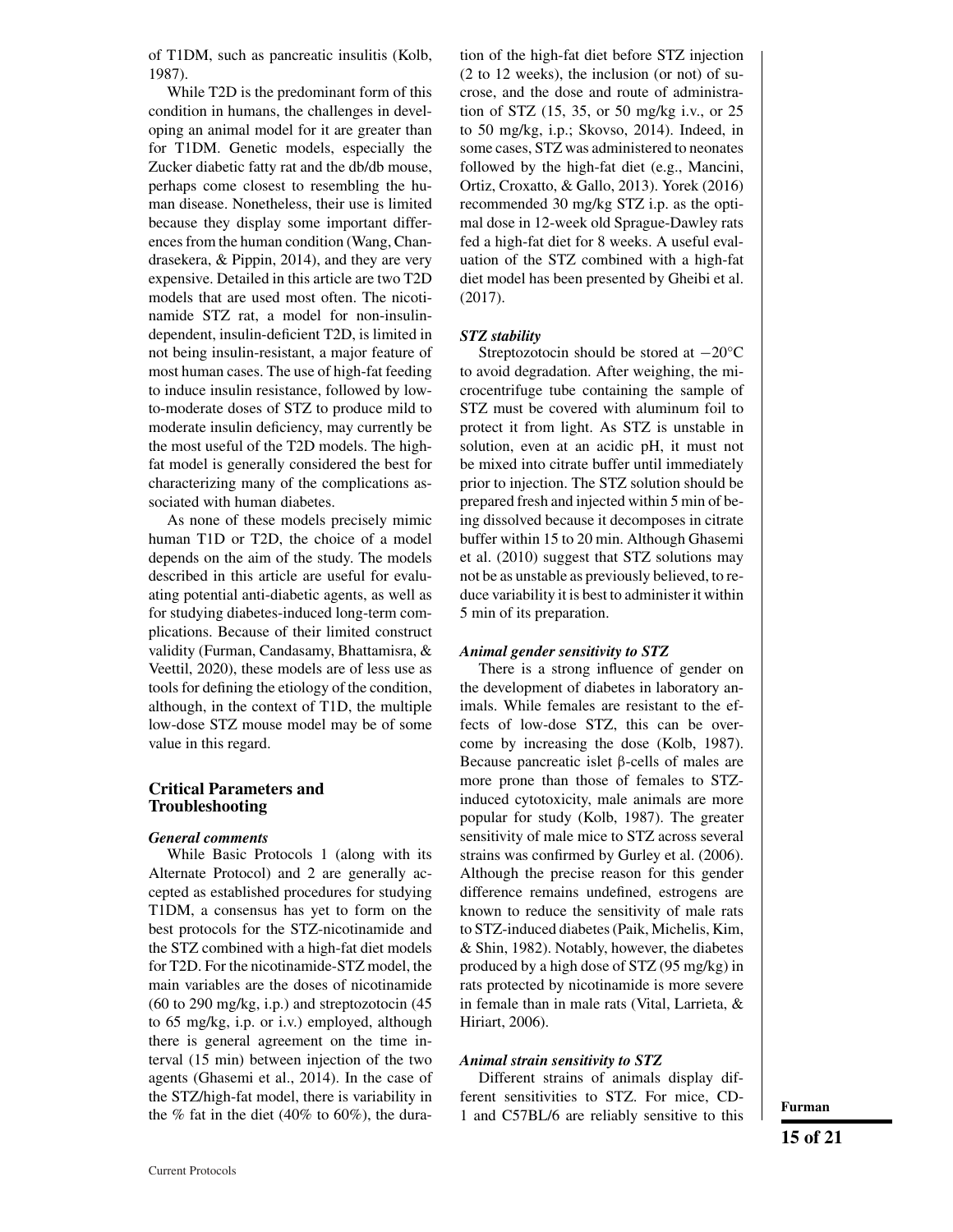toxin (Like & Rossini, 1976; Rossini, Appel, Williams, & Like, 1977), as are Sprague-Dawley and Wistar rats. DBA/2 is the most sensitive mouse strain, followed by C57BL6, according to Gurley et al. (2006). In contrast, Balb/cJ mice are resistant to the diabetesinducing effects of multiple low doses of STZ (Zunino et al., 1994), as well as to single doses (Gurley et al., 2006). If blood glucose concentrations fail to rise above 150 mg/dl by weeks 3 or 4 after terminating STZ administration, it is possible that the animal strain being employed is insensitive to this toxin. Overall, it is recommended to use male mice of the most sensitive strain, rather than to increase the dose of STZ, which would carry the risk of non-specific toxicity (Gurley et al., 2006).

## *Fatal hypoglycemia after STZ injection*

Some animals die quickly after STZ treatment due to massive islet β-cell necrosis and a sudden release of insulin that results in fatal hypoglycemia, usually within 48 hr of STZ injection. To prevent this, it is best to routinely provide animals with 10% sucrose water after STZ treatment (see *<http://www.AMDCC.org>*). If the number of animal deaths is  $>20\%$  when using the single, high-dose STZ diabetic mouse protocol, treat the animals with 1 ml of 5% glucose solution i.p. 6 hr after STZ injection instead of providing 10% sucrose water (Huang & Wu, 2005). To avoid fatal hypoglycemia in the multiple, low-dose STZtreated diabetic mice, provide 10% sucrose water for 6 days, beginning on experimental day 1. If mortality is high  $(>20\%)$  in the single-dose, STZ-treated diabetic rats, provide 10% sucrose water for 2 days after the STZ injection. Generally, severe hypoglycemia is more likely to occur after high, single doses of STZ.

## *Fasting and nonfasting blood glucose concentrations*

Because mice and rats are nocturnal feeders, an overnight fast before measuring blood glucose concentrations usually translates into a fast of ∼24 hr. This 24-hr fast can activate several physiologic responses that obscure the reliability of glucose readings. Because of this, fasting should be initiated on the morning of blood sampling. The National Institutes of Health (NIH) and the Animal Models of Diabetic Complications Consortium (AMDCC) have established a protocol of fasting mice from 7 a.m. to 1 p.m., with blood drawn at 1 p.m. (Breyer et al., 2005; *[http:](http://www.AMDCC.org)* **Furman** //www.*AMDCC.org*). Similarly, the accepted animals. Insulin concentrations are low,

rat fasting time is 6 to 8 hr, between 7 a.m. and 1 to 3 p.m., after which the blood sample is taken for glucose analysis.

Blood glucose concentrations between fasting and nonfasting animals are quite different. The absolute concentrations of blood glucose in a fasting state are lower and less variable than in a nonfasting state. There is no standardized hyperglycemia concentration for mice or rats because different institutions and investigators use different, nonstandardized, fasting and nonfasting methods. However, there are three key points of general agreement: (1) use the same approach to test blood glucose concentrations for both control and STZtreatment groups in the same experiment, e.g., either a non-fasting state or a fasting state for both control and STZ-treatment groups; (2) never use fasting and non-fasting states in the same experiment; and (3), hyperglycemia is defined as a blood glucose concentration in the STZ-treatment groups that is significantly higher than in the control groups.

Generally speaking, the blood glucose concentration in the STZ-treatment groups for non-fasting hyperglycemia should be >200 mg/dl (11.1 mmol/L), whereas for fasting diabetic animals the blood glucose should be  $>150$  mg/dl (glucose of 18 mg/dl = 1 mM). The most important point is that there should be a statistically significant difference between the STZ-treatment and control groups. Usually, by 3 weeks after STZ injection, more than 50% of the animals develop severe hyperglycemia, with blood glucose concentrations attaining concentrations of 300 to 600 mg/dl (Deeds et al., 2011). If the study involves a chronic condition or diabetic complications (e.g., STZ-induced diabetic atherosclerosis) using multiple, lowdose STZ-induced diabetic mice, a second round of STZ injections is needed at week 7 to ensure maintenance of the diabetic state.

#### **Understanding Results**

For diabetic mice, typical time-dependent daily changes of glucose and insulin secretion are summarized in Figure 1. This figure illustrates glucose and insulin secretory responses to multiple, low doses of STZ in treated mice. Usually, the blood glucose concentrations in the STZ-injection groups are significantly higher than in the control groups on experimental day 10. By experimental weeks 3 to 4, blood glucose concentrations indicate severe hyperglycemia (300 to 600 mg/dl; 16.7 to 33.3 mmol/L) in  $\sim$ 50% of STZ-treated animals. Insulin concentrations are low,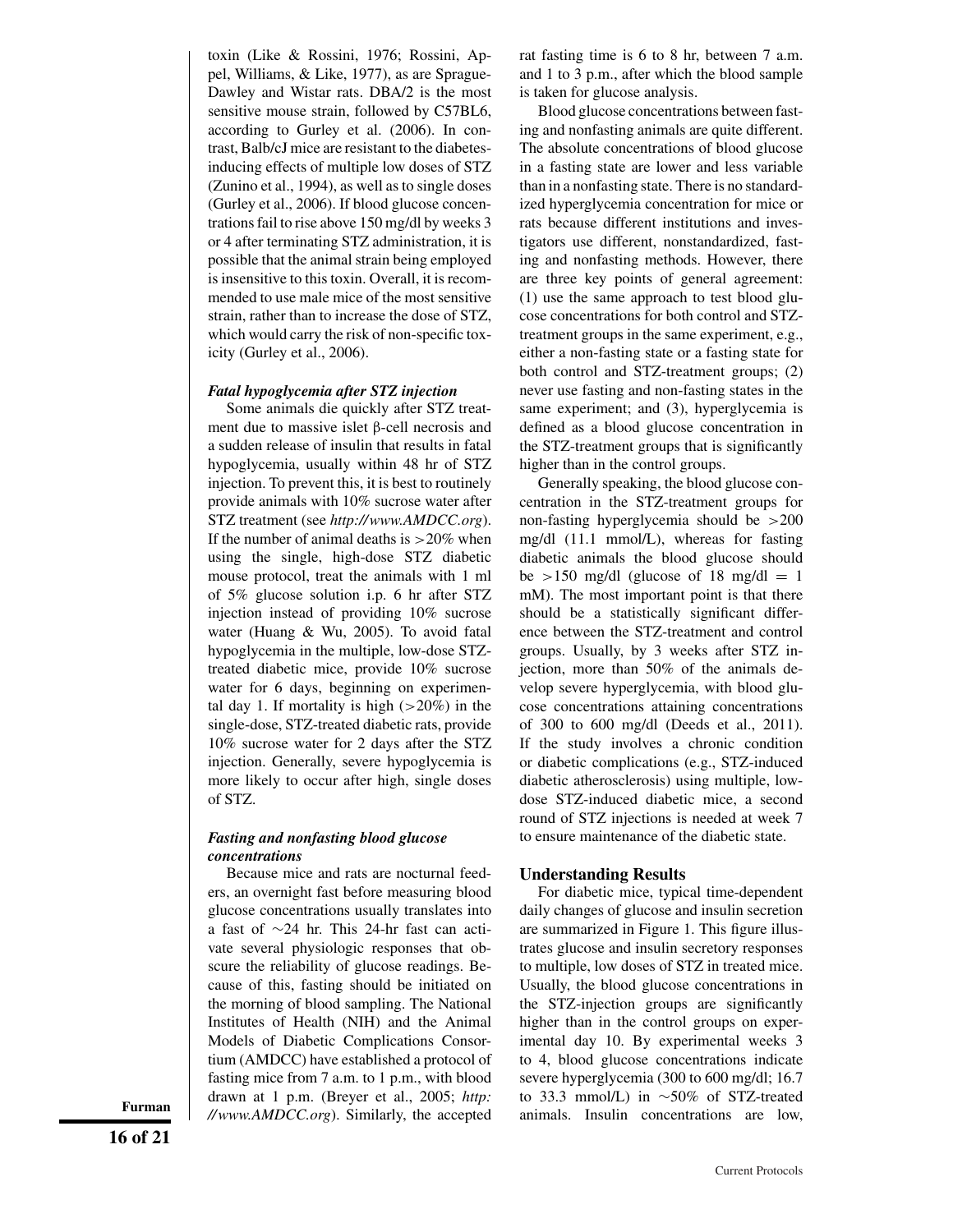

**Figure 5** Effect of daily treatment with inosine on STZ-induced diabetes in mice. Daily treatment with 100 or 200 mg/kg inosine for 21 days decreased hyperglycemia (**A**) and incidence of diabetes (**B**) following multiple, low-dose STZ (MLDS) treatment of the mice. Mice were either untreated (open circles); given daily doses of 200 mg/kg inosine alone (open squares); or treated with STZ (on days 1 to 5) in combination with vehicle (filled circles), 100 mg/kg inosine (filled triangles), or 200 mg/kg inosine (filled squares) starting on day 1. Diabetes incidence is expressed as a cumulative percentage of mice with a blood glucose  $\geq 11$  mmol/L. Results are means  $\pm$  SE for  $n = 20$  mice in two separate experiments with 10 mice per experimental group.  $\ddot{\cdot} p < 0.01$  compared with vehicletreated mice;  $\frac{1}{p}$  < 0.05;  $\frac{1}{p}$  < 0.01 compared with MLDS-treated mice. Reproduced from Mabley et al. (2003) with permission from The Feinstein Institute for Medical Research.

although this parameter is not normally measured. Besides glucose and insulin concentration changes, mice also display, within 3 weeks of STZ treatment, typical T1DM features such as a loss of body weight and polydipsia (Flood, Mooradian, & Morley, 1990). Illustrated in Figure 2 are the typical features of mouse diabetes. In diabetic rats, hyperglycemia lasts for months (Arison et al., 1967). Shown in Figure 3 are the typical features of diabetes in rats.

The diabetes models described in this article can be used to assess diabetic mechanisms, screen compounds, or evaluate therapeutic options. For example, inosine, an immunomodulator/anti-inflammatory agent, significantly reduces blood glucose in the multiple low-dose STZ-induced diabetic mouse model (Fig 5; Mabley et al., 2003). In the single high-dose STZ-induced mouse model, syngeneic islet transplantation partially restores β-cell function and corrects hyperglycemia (Fig. 6; Yin et al., 2006). The STZ-induced diabetic rat model has also been used to evaluate antidiabetic drugs with, for example, valsartan (an angiotensin II receptor antagonist), displaying a dose-dependent anti-diabetic effect (Fig. 7; Chan et al., 2003). The high face validity of these models (Furman et al., 2020) accounts for their ability **Furman**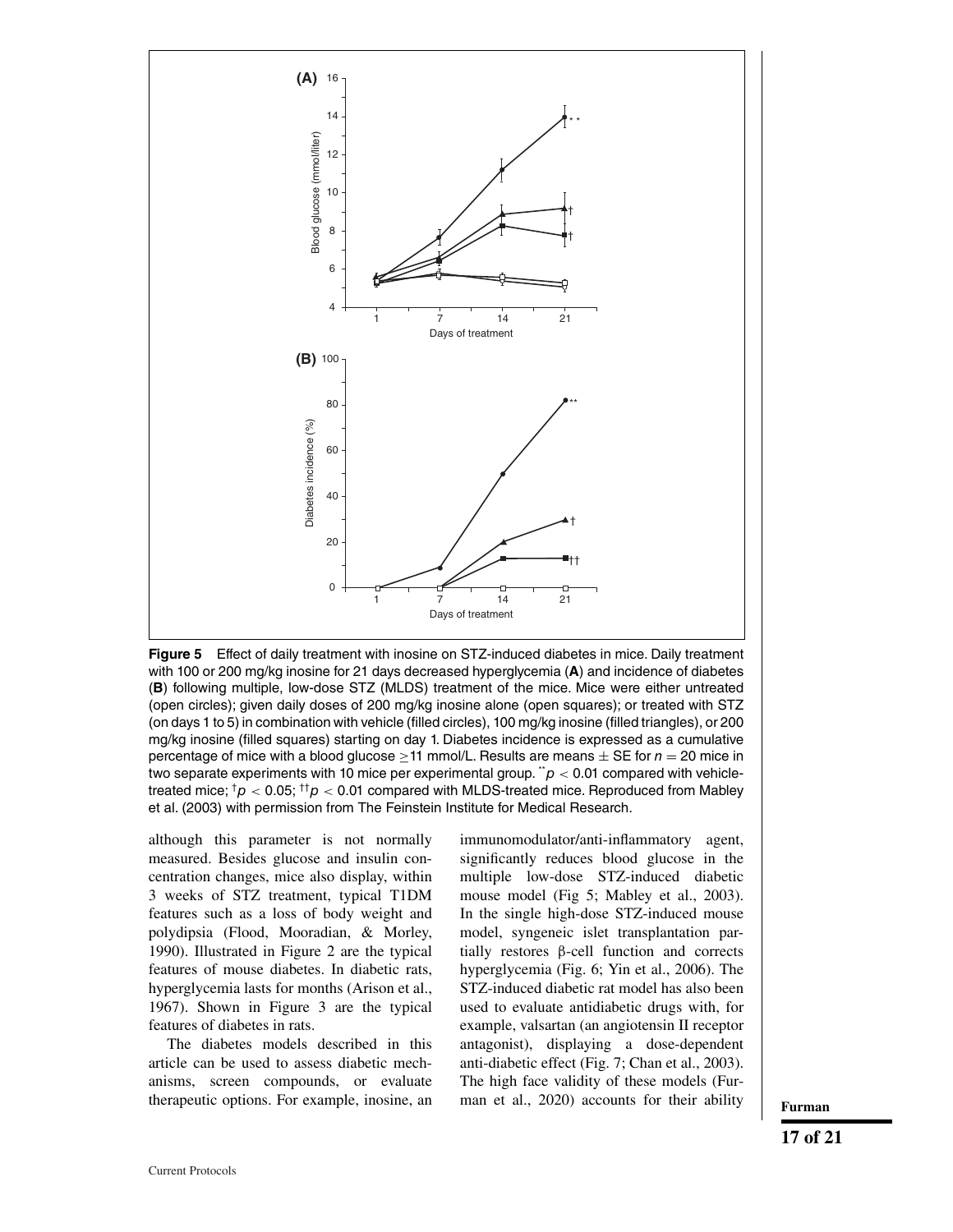

**Figure 6** Restoration of β-cell function in STZ-induced diabetic mice by transplantation of syngeneic islets under one kidney capsule. (**A**) Blood glucose (BG) levels of single high-dose STZinduced diabetic (open circles) or restored (filled squares) mice. (**B**) Mean BG levels (±SEM) were calculated from each group. \* and \*\* indicate statistical differences (ANOVA) between the restored  $(n = 14)$  and the normal  $(n = 10)$  or diabetic  $(n = 34)$  groups, respectively. Reproduced from Yin et al. (2006) with permission from the American Diabetes Association.



**Figure 7** Effect of valsartan on plasma glucose concentration in STZ-induced diabetic rats. The diabetic rats were treated with valsartan 2 weeks after STZ injection. Values of mean  $\pm$  SE were obtained from each group of eight animals. \* $p < 0.05$ ; \*\* $p < 0.01$  versus data from animals treated with vehicle (0 mg/kg valsartan). Reproduced from Chan et al. (2003) with permission from Lippincott, Williams, & Wilkins.

**Furman**

**18 of 21**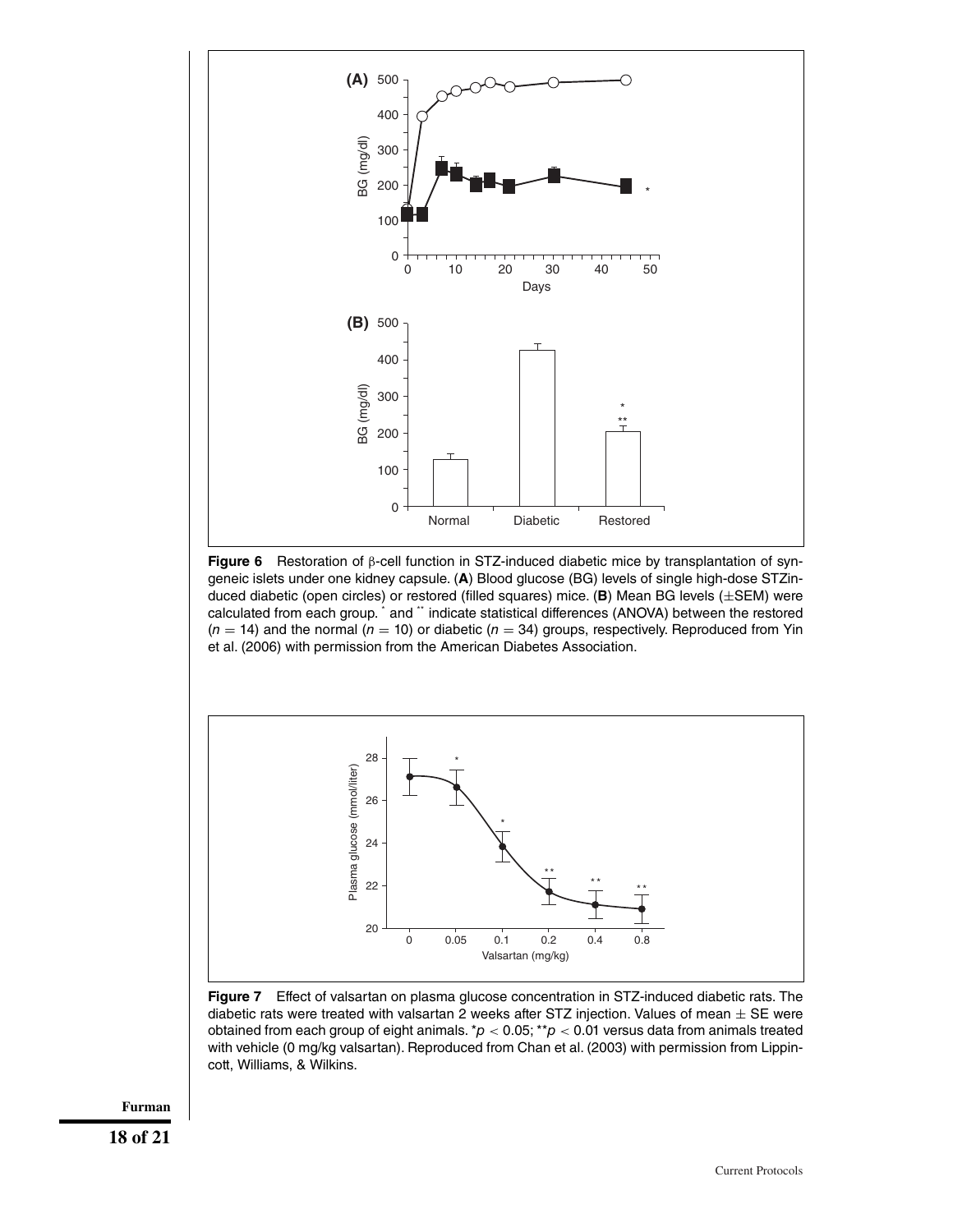to predict effects of drug candidates working through well-known mechanisms; indeed, all known antidiabetic drugs are effective in these animal models. Their limited construct validity may, however, result in apparent preclinical effectiveness of agents that do not show clinical efficacy (Furman et al., 2020).

In studies on the high-fat STZ model (Fig. 4), it has been shown that both linagliptin (3 mg/kg daily) and metformin (200 mg/kg daily) reduce diabetes-induced changes in mechanical pain threshold (Byrne, Cheetham, Vickers, & Chapman, 2015). Rats rendered diabetic using the STZ protocol also develop nephropathy, making this a useful model for studying potential treatments for this condition (e.g., Luo et al., 2009). However, caution is required in applying these models of diabetic nephropathy because of the complication of STZ-induced acute tubular necrosis (Tay et al., 2005).

## **Time Considerations**

Approximately 1 working day is needed to perform the STZ injections. On the first day of the experiment, mice must fast for 4 hr and rats for 6 to 8 hr before the STZ injection. The citrate buffer can be prepared during the fasting period. The STZ must be prepared immediately before injection to avoid decomposition. To prevent fatal hypoglycemia in single highdose STZ-induced diabetic mice, treat the animals with 1 ml of 5% glucose i.p. at 6 hr after the STZ injection.

It takes several hours to test the blood glucose concentrations on the different post-STZinjection days, depending on the protocol. The amount of time required over subsequent days or weeks depends on the aim of the study.

If the animals are to be used to study diabetic complications (e.g., STZ-induced diabetic atherosclerosis), the STZ treatment must be repeated at experimental week 7. This requires ∼1 working day. The animals can then be used for several more weeks or month, depending on the study design.

## **Acknowledgments**

The author acknowledges the contributions of Kenneth K. Wu (Merck Research Laboratories) and Youming Huan (Mount Sinai School of Medicine) to a previous version of this article.

#### **Conflict of Interest**

The authors declare no conflict of interest.

#### **Data Availability Statement**

Data sharing not applicable – no new data generated.

#### **Literature Cited**

- Arison, R. N., Ciaccio, E. I., Glitzer, M. S., Cassaro, J. A., & Pruss, M. P. (1967). Light and electron microscopy of lesions in rats rendered diabetic with streptozotocin. *Diabetes*, *16*, 51–56. doi: [10.2337/diab.16.1.51.](http://doi.org/10.2337/diab.16.1.51)
- Bond, J. S., Failla, M. L., & Unger, D. F. (1983). Elevated manganese concentration and arginase activity in livers of streptozotocin-induced diabetic rats. *Journal of Biological Chemistry*, *258*, 8004–8009. doi: [10.1016/S0021-9258\(20\)](http://doi.org/10.1016/S0021-9258(20)82019-5) [82019-5.](http://doi.org/10.1016/S0021-9258(20)82019-5)
- Bonnevie-Nielsen, V., Steffes, M. W., & Lernmark, A. (1981). A major loss in islet mass and B-cell function precedes hyperglycemia in mice given multiple low doses of streptozotocin. *Diabetes*, *30*, 424–429. doi: [10.2337/diab.30.5.424.](http://doi.org/10.2337/diab.30.5.424)
- Breyer, M. D., Bottinger, E., Brosius, F. C. 3rd, Coffman, T. M., Harris, R. C., Heilig, C. W., … AMDCC (2005). Mouse models of diabetic nephropathy. *Journal of the American Society of Nephrology*, *16*, 27–45. doi: [10.1681/ASN.](http://doi.org/10.1681/ASN.2004080648) [2004080648.](http://doi.org/10.1681/ASN.2004080648)
- Brondum, E., Nilsson, H., & Aalkjaer, C. (2005). Functional abnormalities in isolated arteries from Goto-Kakizaki and streptozotocintreated diabetic rat models. *Hormone and Metabolic Research*, *37*, 56–60. doi: [10.1055/s-2005-861370.](http://doi.org/10.1055/s-2005-861370)
- Byrne, F. M., Cheetham, S., Vickers, S., & Chapman, V. (2015). Characterisation of pain responses in the high fat diet/streptozotocin model of diabetes and the analgesic effects of antidiabetic treatments. *Journal of Diabetes Research*, *2015*, 752481. doi: [10.1155/2015/752481.](http://doi.org/10.1155/2015/752481)
- Chan, P., Wong, K. L., Liu, I. M., Tzeng, T. F., Yang, T. L., & Cheng, J. T. (2003). Antihyperglycemic action of angiotensin II receptor antagonist, valsartan, in streptozotocin-induced diabetic rats. *Journal of Hypertension*, *21*, 761–769. doi: [10.](http://doi.org/10.1097/00004872-200304000-00020) [1097/00004872-200304000-00020.](http://doi.org/10.1097/00004872-200304000-00020)
- Chao, P. C., Li, Y., Chang, C. H., Shieh, J. P., Cheng, J. T., & Cheng, K. C. (2018). Investigation of insulin resistance in the popularly used four rat models of type-2 diabetes. *Biomedicine & Pharmacotherapy*, *101*, 155–161
- Deeds, M. C., Anderson, J. M., Armstrong, A. S., Gastineau, D. A., Hiddinga, H. J., Jahangir, A., … Kudva, Y. C. (2011). Single dose streptozotocin induced diabetes: Considerations for study design in islet transplantation models. *Laboratory Animals*, *45*, 131–140. doi: [10.1258/la.](http://doi.org/10.1258/la.2010.010090) [2010.010090.](http://doi.org/10.1258/la.2010.010090)
- de Souza, R. J., Mente, A., Maroleanu, A., Cozma, A. I., Ha, V., Kishibe, T., … Anand, S. S. (2015). Intake of saturated and trans unsaturated fatty acids and risk of all cause mortality, cardiovascular disease, and type 2 diabetes: Systematic review and meta-analysis of observational studies. *BMJ*, *351*, h3978.

**Furman**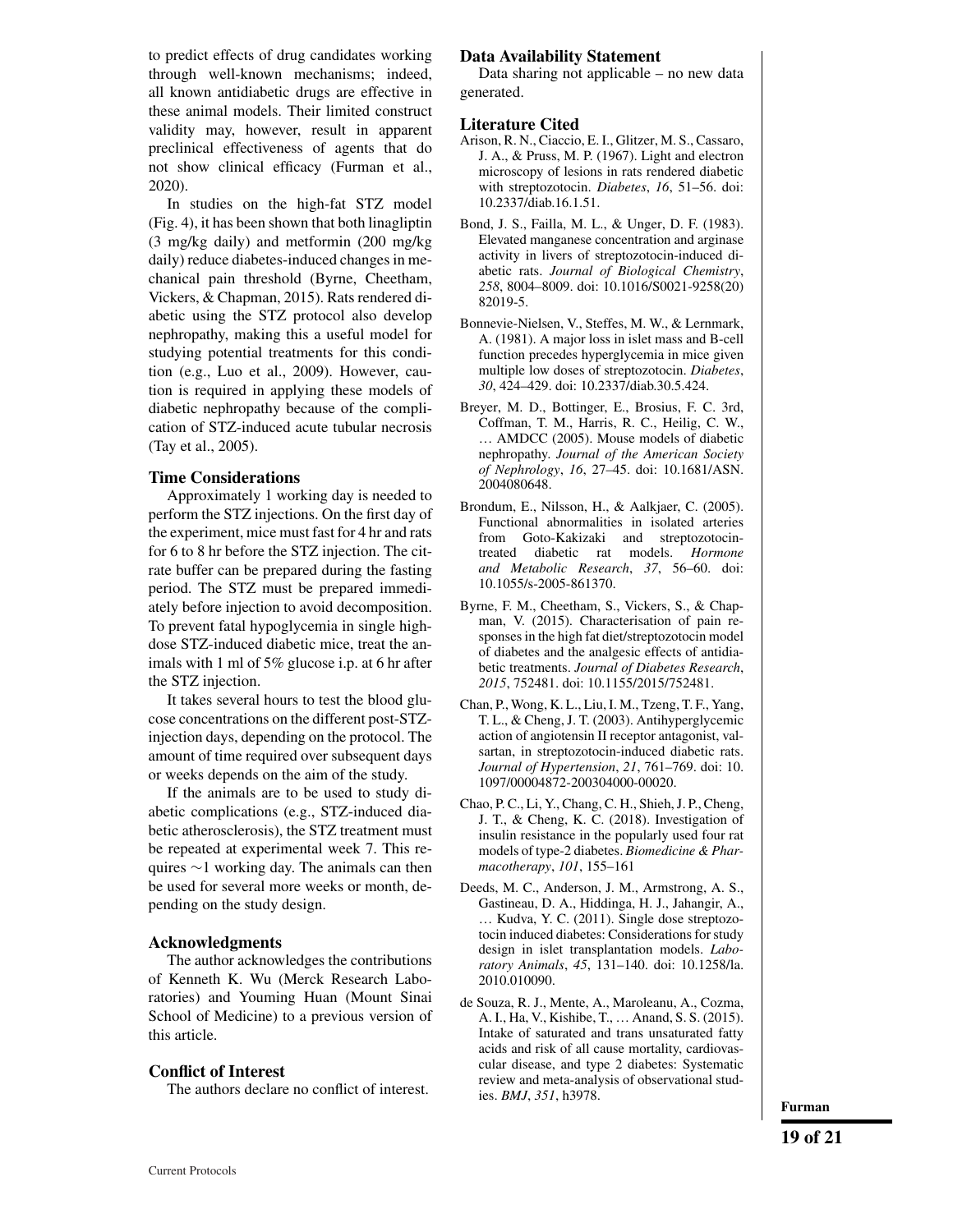- Donovan, J., & Brown, P. (1998). Anesthesia. *Current Protocols in Immunology*, *27*, 1.4.1–1.4.5. doi: [10.1002/0471142735.im0104s27.](http://doi.org/10.1002/0471142735.im0104s27)
- Donovan, J., & Brown, P. (2006a). Parenteral injections. *Current Protocols in Immunology*, *73*, 1.6.1–1.6.10. doi: [10.1002/0471142735.](http://doi.org/10.1002/0471142735.im0106s73) [im0106s73.](http://doi.org/10.1002/0471142735.im0106s73)
- Donovan, J., & Brown, P. (2006b). Blood collection. *Current Protocols in Immunology*, *73*, 1.7.1–1.7.9. doi: [10.1002/0471142735.](http://doi.org/10.1002/0471142735.im0107s73) [im0107s73.](http://doi.org/10.1002/0471142735.im0107s73)
- Flood, J. F., Mooradian, A. D., & Morley, J. E. (1990). Characteristics of learning and memory in streptozotocin-induced diabetic mice. *Diabetes*, *39*, 1391–1398. doi: [10.2337/diab.39.11.](http://doi.org/10.2337/diab.39.11.1391) [1391.](http://doi.org/10.2337/diab.39.11.1391)
- Furman, B. L., Candasamy, M., Bhattamisra, S. K., & Veettil, S. K. (2020). Reduction of blood glucose by plant extracts and their use in the treatment of diabetes mellitus; discrepancies in effectiveness between animal and human studies. *Journal of Ethnopharmacology*, *247*, 112264. doi: [10.1016/j.jep.2019.112264.](http://doi.org/10.1016/j.jep.2019.112264)
- Ganda, O. P., Rossini, A. A., & Like, A. A. (1976). Studies on streptozotocin diabetes. *Diabetes*, *25*, 595–603. doi: [10.2337/diab.25.7.595.](http://doi.org/10.2337/diab.25.7.595)
- Ghasemi, M., Shafroodi, H., Gholipour, T., Nezami, B. G., Ebrahimi, F., & Dehpour, A. R. (2010). ATP-sensitive potassium channels contribute to the time-dependent alteration in pentylenetetrazole-induced seizure threshold in diabetic mice. *Seizure: The Journal of the British Epilepsy Association*, *19*, 53–58. doi: [10.1016/j.seizure.2009.11.003.](http://doi.org/10.1016/j.seizure.2009.11.003)
- Ghasemi, A., Khalifi, S., & Jedi, S. S. (2014). Streptozotocin-nicotinamide-induced rat model of type 2 diabetes. *Acta Physiologica Hungarica*, *101*, 408–420. doi: [10.1556/APhysiol.101.](http://doi.org/10.1556/APhysiol.101.2014.4.2) [2014.4.2.](http://doi.org/10.1556/APhysiol.101.2014.4.2)
- Gheibi, S., Kashfi, K., & Ghasemi, A. (2017). A practical guide for induction of type-2 diabetes in rat: Incorporating a high-fat diet and streptozotocin. *Biomedicine & Pharmacotherapy*, *95*, 605–613
- Gurley, S. B., Clare, S. E., Snow, K. P., Hu, A., Meyer, T. W., & Coffman, T. M. (2006). Impact of genetic background on nephropathy in diabetic mice. *American Journal of Physiology. Renal Physiology*, *290*, F214–22 doi: [10.1152/](http://doi.org/10.1152/ajprenal.00204.2005) [ajprenal.00204.2005.](http://doi.org/10.1152/ajprenal.00204.2005)
- Hartnell, J. M., Storrie, M. C., & Mooradian, A. D. (1990). Diabetes-related changes in chromatin structure of brain, liver, and intestinal epithelium. *Diabetes*, *39*, 348–353. doi: [10.2337/diab.](http://doi.org/10.2337/diab.39.3.348) [39.3.348.](http://doi.org/10.2337/diab.39.3.348)
- Huang, F., & Wu, W. (2005). Antidiabetic effect of a new peptide from *Squalus mitsukurii* liver (S-8300) in streptozocin-induced diabetic mice. *Journal of Pharmacy and Pharmacology*, *57*, 1575–1580. doi: [10.1211/jpp.57.12.0007.](http://doi.org/10.1211/jpp.57.12.0007)
- Junod, A., Lambert, A. E., Stauffacher, W., & Renold, A. E. (1969). Diabetogenic action of streptozotocin: Relationship of dose **Furman** to metabolic response. *Journal of Clinical* [1471-2415-13-14.](http://doi.org/10.1186/1471-2415-13-14)

*Investigation*, *48*, 2129–2139. doi: [10.1172/](http://doi.org/10.1172/JCI106180) [JCI106180.](http://doi.org/10.1172/JCI106180)

- Junod, A., Lambert, A. E., Orci, L., Pictet, R., Gonet, A. E., & Renold, A. E. (1967). Studies of the diabetogenic action of streptozotocin. *Proceedings of the Society for Experimental Biology and Medicine*, *126*, 201–205. doi: [10.3181/](http://doi.org/10.3181/00379727-126-32401) [00379727-126-32401.](http://doi.org/10.3181/00379727-126-32401)
- Kolb, H. (1987). Mouse models of insulin dependent diabetes: Low-dose streptozocin-induced diabetes and nonobese diabetic (NOD) mice. *Diabetes Metabolism Reviews*, *3*, 751–778. doi: [10.1002/dmr.5610030308.](http://doi.org/10.1002/dmr.5610030308)
- Kolb-Bachofen, V., Epstein, S., Kiesel, U., & Kolb, H. (1988). Low-dose streptozocin-induced diabetes in mice. Electron microscopy reveals single-cell insulitis before diabetes onset. *Diabetes*, *37*, 21–27. doi: [10.2337/diab.37.1.](http://doi.org/10.2337/diab.37.1.21) [21.](http://doi.org/10.2337/diab.37.1.21)
- Kunjathoor, V. V., Wilson, D. L., & LeBoeuf, R. C. (1996). Increased atherosclerosis in streptozotocin-induced diabetic mice. *Journal of Clinical Investigation*, *97*, 1767–1773. doi: [10.1172/JCI118604.](http://doi.org/10.1172/JCI118604)
- Lazar, M., Golden, P., Furman, M., & Lieberman, T. W. (1968). Resistance of the rabbit to streptozocin. *Lancet*, *26*, 919. doi: [10.1016/](http://doi.org/10.1016/S0140-6736(68)91094-5) [S0140-6736\(68\)91094-5.](http://doi.org/10.1016/S0140-6736(68)91094-5)
- Lenzen, S. (2017). Animal models of human type 1 diabetes for evaluating combination therapies and successful translation to the patient with type 1 diabetes. *Diabetes Metabolism Research and Reviews*, *33*(7). doi: [10.1002/dmrr.](http://doi.org/10.1002/dmrr.2915) [2915.](http://doi.org/10.1002/dmrr.2915)
- Like, A. A., & Rossini, A. A. (1976). Streptozotocin-induced pancreatic insulitis: New model of diabetes mellitus. *Science*, *193*, 415–417. doi: [10.1126/science.180605.](http://doi.org/10.1126/science.180605)
- Lin, M., Yin, N., Murphy, B., Medof, M. E., Segerer, S., Heeger, P. S., & Schrüppel, B. (2010). Immune cell-derived c3 is required for autoimmune diabetes induced by multiple low doses of streptozotocin. *Diabetes*, *59*, 2247– 2252. doi: [10.2337/db10-0044.](http://doi.org/10.2337/db10-0044)
- Luo, P., Zhou, Y., Chang, H. H., Zhang, J., Seki, T., Wang, C. Y., … Wang, M. H. (2009). Glomerular 20-HETE, EETs, and TGF-beta1 in diabetic nephropathy. *American Journal of Physiology: Renal Physiology*, *96*, F556–F563. doi: [10.1152/ajprenal.90613.2008.](http://doi.org/10.1152/ajprenal.90613.2008)
- Mabley, J. G., Rabinovitch, A., Suarez-Pinzon, W., Haskó, G., Pacher, P., Power, R., … Szabó, C. (2003). Inosine protects against the development of diabetes in multiple-low-dose streptozotocin and nonobese diabetic mouse models of type 1 diabetes. *Molecular Medicine*, *9*, 96–104. doi: [10.2119/2003-00016.](http://doi.org/10.2119/2003-00016.Mabley) [Mabley.](http://doi.org/10.2119/2003-00016.Mabley)
- Mancini, J. E., Ortiz, G., Croxatto, J. O., & Gallo, J. E. (2013). Retinal upregulation of inflammatory and proangiogenic markers in a model of neonatal diabetic rats fed on a high-fatdiet. *BMC Ophthalmology*, *13*, 14. doi: [10.1186/](http://doi.org/10.1186/1471-2415-13-14)